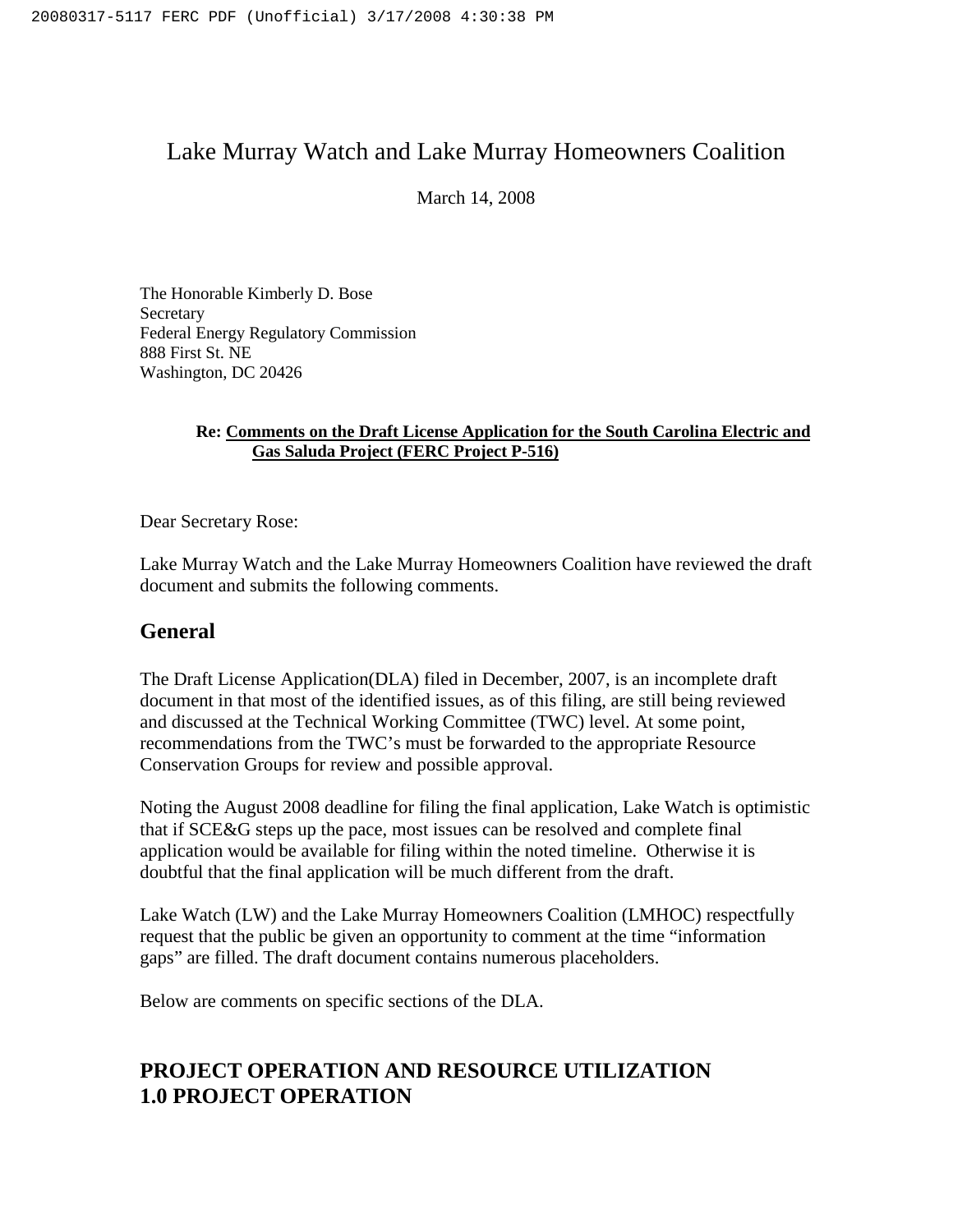It should be noted that, in order to be considered a reserve generation asset at any given time, Saluda Hydro must remain on standby and cannot be providing generation for other purposes.

**LW and LMHOC- SCE&G should explain that it can meet its reserve obligation by using a combination of resources that provide rapid response. The applicant should also provide information on the frequency and duration of reserve generation. For instance in 2007 Saluda was used a total of 13 times to respond to emergency situations.**

The licensee states that Saluda Hydro is operated primarily as a reserve generation facility in the Applicant's system.

**LW and LMHOC- It should be noted that the Saluda Hydro is not the only generation resource capable of coming on line within a few minutes to meet reserve requirements. The licensee also uses the Fairfield Pump Storage facility and its quick start gas turbine units to meet emergency situations. Having multiple "reserve" resources is important in that it allows the licensee to utilize Saluda during heavy rain events to avoid having to use the flood gates. In addition it allows the licensee to provide safe controlled recreational flows to downstream users during high recreation times.**

The reservoir is normally maintained between El. 348.5' NAVD881 (winter) and El. 356.5' (summer).

**Based of USGS data, the average yearly fluctuation range is closer to 352' to 358'. More recently, SCE&G has agreed to operate between 354' and 358' in response to concerns from lake groups about impacts from low levels to use of docks and more importantly safety issues arising from unmarked hazards that occur at elevations below 354'. The issue of lake draw downs is currently being reviewed by several relicensing committees.**

#### **1.3 Proposed Operation During Adverse, Mean, and High Water Years**

The licensee states that "In high flow years, the need to pass higher inflow may require that Saluda Hydro be dispatched on an economic basis for several hours per day or for several days during the week. During these periods of extended generation, the units being so utilized are not available for reserve use, as described previously. Due to the relatively large hydraulic capacity through the powerhouse (approximately equal to the 1 percent exceeds flow), it is rarely necessary to use the spillway for reservoir level management."

**LW and LMHOC have requested on several occasions most recently on March 12, 2007, for information on how the company determines when it is necessary to release and how much is needed to be released in order to maintain a reasonable**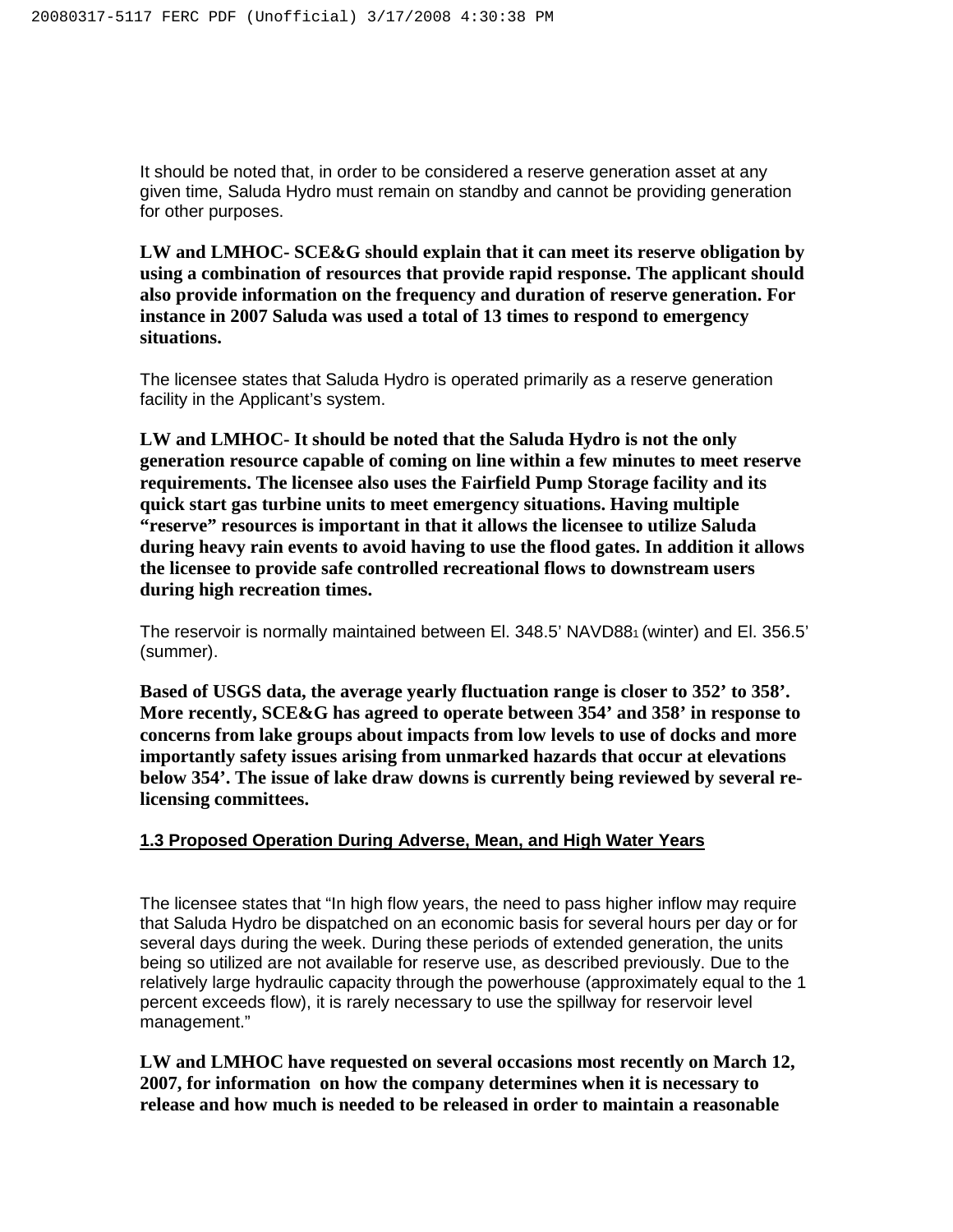**cushion below its allowed maximum level of 360' in order to avoid having to use the spillway gates. The information has not been provided, therefore we ask the FERC not to act on a proposed guide curve until the licensee comes forth with this information.**

In high flow years, the need to pass higher inflow may require that Saluda Hydro be dispatched on an economic basis for several hours per day or for several days during the week. During these periods of extended generation, the units being so utilized are not available for reserve use, as described previously. Due to the relatively large hydraulic capacity through the powerhouse (approximately equal to the 1 percent exceeds flow), it is rarely necessary to use the spillway for reservoir level management.

In order to perform maintenance on project structures and the reservoir, it will occasionally be necessary to draw the reservoir down to el. 343.5'. Maintenance work requiring such a drawdown would include but not be limited to: control of aquatic vegetation in the reservoir, maintenance or repairs to the intake towers, spillway structure, and the upstream face of the original dam, in order to maintain the project in a safe and reliable condition.

**Any planned draw down below the approved guide curve should require approval by the FERC with sufficient public notice. As far as draw downs for nuisance weed contol, there is disagreement over the effectiveness draw downs have in the control of hydrilla and concerns regarding impacts draw downs have on recreation and businesses. Because of this, SC DNR is utilizing grass carp to control the weed.**

## **Exhibit E**

#### **Water Quality**

#### **2.2.2.1.4**

**CE-Qual-W2 Model** – A presentation was given to the Water Quality Resource Conservation group. There has been no official endorsement, or consensus of the results of the model by the WQ RCG. A review of the model is ongoing.

2.3.1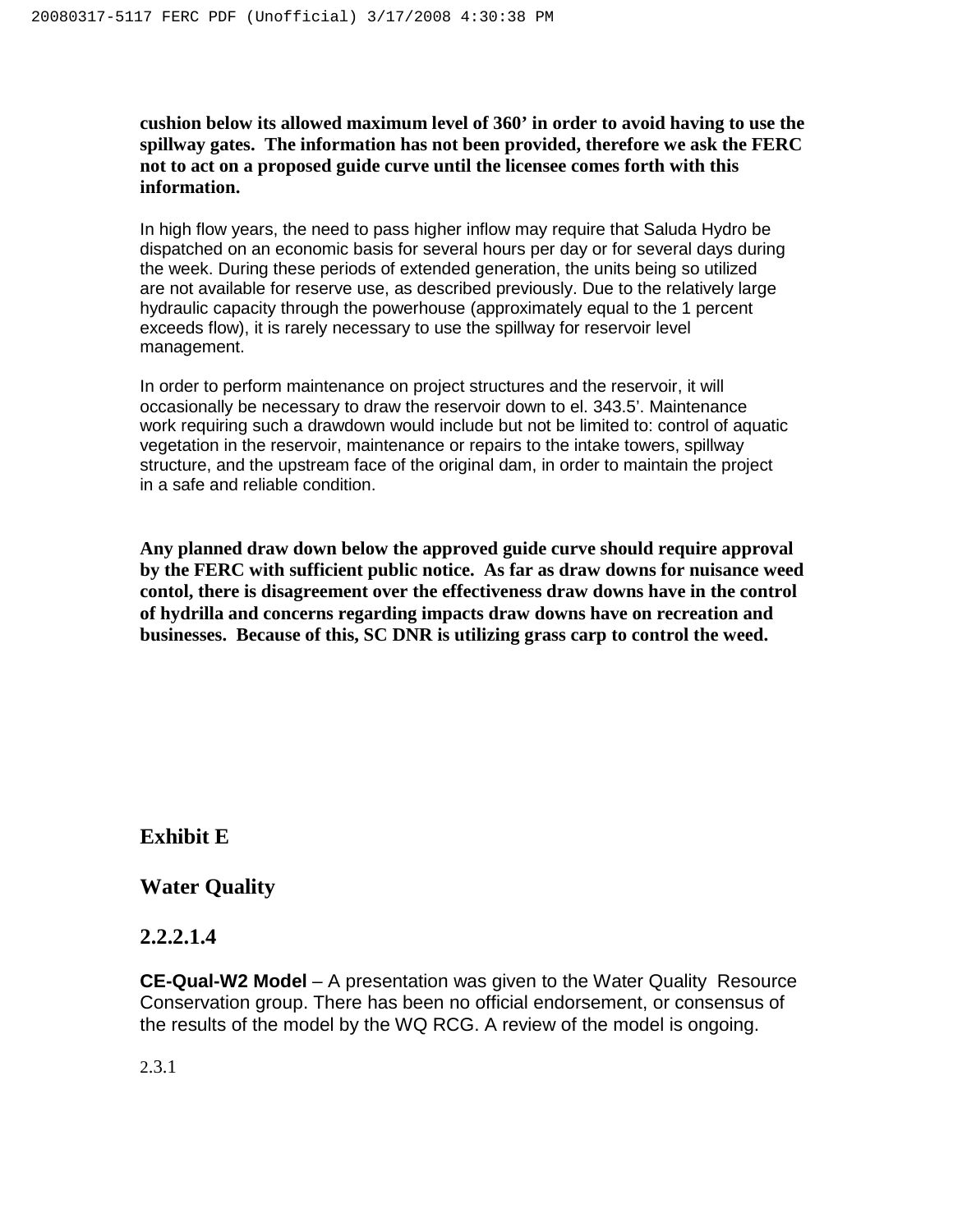The recommendation is made in the ICD comment letter of the LSSRAC (letter dated August 12, 2005) that a Total Maximum Daily Load (TMDL) be established for Lake Murray. Similarly, Lake Watch requested that an Assimilative Capacity Assessment be performed on Lake Murray to address non-point pollution sources in the creek in cove areas of the Lake. An Assimilative Capacity Assessment is also requested by the Lake Murray Homeowners Coalition (LMHOC) (ICD comment letter dated August 15, 2005). The Lake Murray Association (ICD comment letter dated August 12, 2005) also recommended that a TMDL be performed on areas not meeting current water quality standards and testing of other areas around Lake Murray.

**LW and LMHOC- Lake Watch and the Lake Murray Homeowners Coalition requested that an Assimilative Capacity Assessment be undertaken to help determine potential impacts from non-point source runoff in cove areas. Additionally, there is concern that water quality monitoring stations are too few and mostly located in open water. In order to obtain an accurate picture of water quality conditions at the project more monitoring stations are needed. A clear understanding of the lake's capacity to cope with non-point source runoff is critical. We believe it would be appropriate for the licensee to (1)conduct additional testing in cove's that are likely impacted by stormwater runoff and (2) perform an assimilative capacity study.**

## **4.1.1 Wildlife Resources**

Although the Lake Murray shoreline continues to undergo development, the project area contains extensive habitats that support diverse and abundant wildlife populations. The majority of wildlife habitats in shoreline areas are found in the 75 ft. setback, riparian buffer zones, Environmentally Sensitive Areas (ESAs), Forest and Game Management areas and undeveloped areas of the project. Details regarding the vegetative resources (i.e., wildlife habitats) are presented in Section 5.0

**LW and LMHOC- It should be noted that the licensee has disposed of almost 400 miles of project lands down to the 360' elevation since the initial license was granted . Protection of wildlife resources along these shorelines is voluntary by private property owners. We would not agree that in these areas the shoreline contains extensive habitats that support diverse and abundant wildlife populations. With regards to 75' buffer zones, many of these shorelines appear as "well manicured" lawns. The FERC order to implement the "Buffer Zone Restoration Plan" is not underway.**

## **5.2.2 Botanical Resources- Control of Nuisance Weeds**

SCE&G- It was agreed that the plan would be handled under the Aquatic Plant Management Council and that a Memorandum of Understanding (MOU) would be developed between SCDNR and SCE&G (See Meeting Notes from February 9, 2006 under Appendix E-4).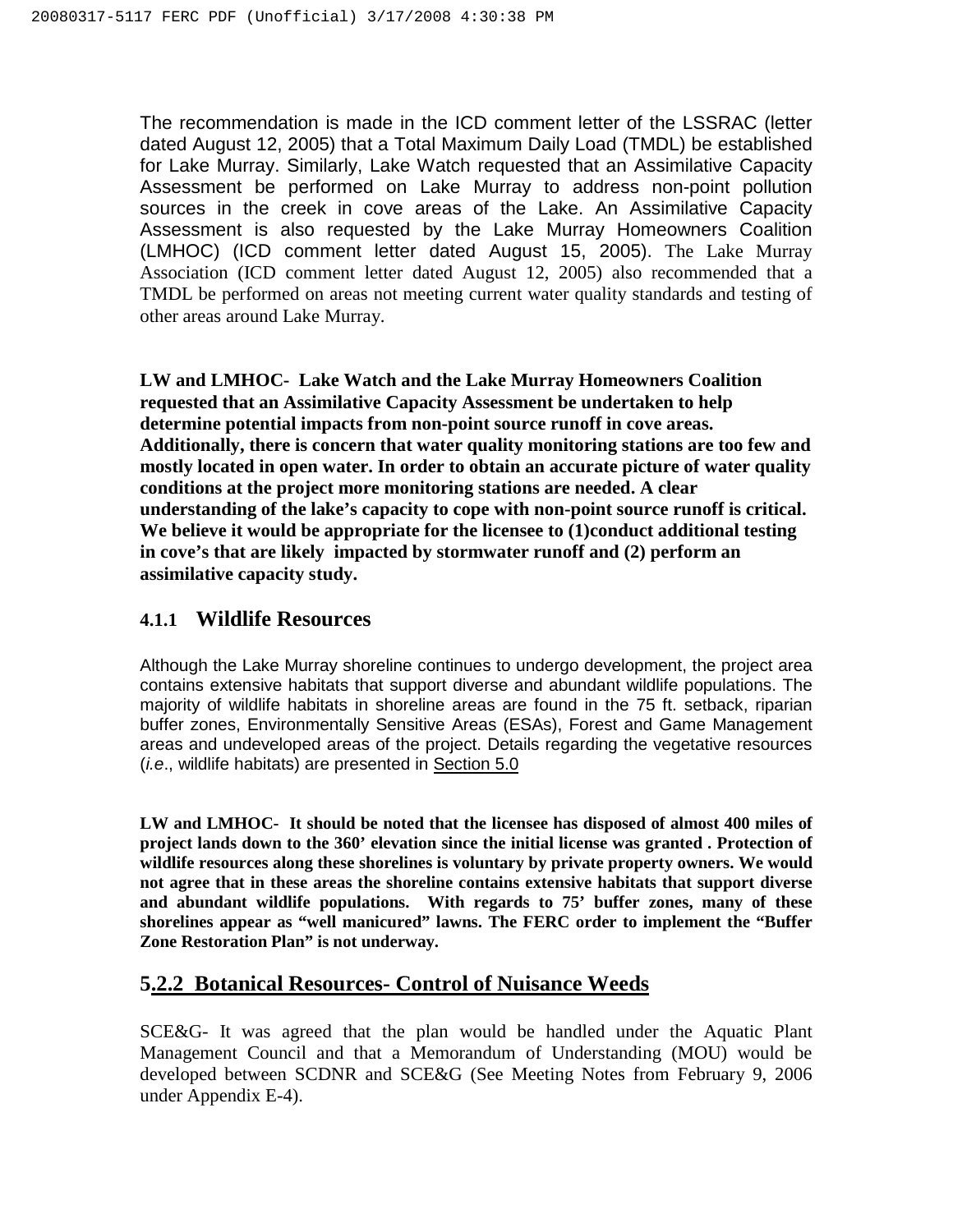**LW and LMHOC- Neither LW or LMHOC agreed that the Aquatic Plant Management Council (APMC) should develop a plan for weed control for inclusion in this license. We believe the license should state that the licensee will review and consider the yearly plan submitted by the APMC, along with any potential impacts to project operations and resources, including impacts to recreation users and fish and wildlife resources. Because impacts could be significant SCE&G should seek approval from the FERC.**

### 7.0 Recreation Resources

#### **7.3.1 Existing Recreation Use**

*SCE&G- The Saluda Project supported approximately 695,000 recreation days within the project boundary during the 2006 peak recreation season, defined as April 1st and September 30th in the 2003 FERC Form 80 Report on Recreational Resources (Exhibit E-30). Lake Murray experienced approximately 463,000 recreation days during this time period (67 percent of total use), while the LSR experienced a total of approximately 232,000 recreation days during the peak recreation season (33 percent of total use).*

**LW and LMHOC- A survey of visitors at SCE&G owned parks was conducted during peak recreation season. The licensee has used this information to estimate recreation days at the project during this period. Even though a request was made to survey homeowners, commercial sites and a portion of the registered boaters, SCE&G chose not to survey those users. Noting there are approximately 10,000 private docks, numerous private marinas, boat ramps and commercial facilities one might conclude that a "project wide" recreation use estimate based only on visits at SCE&G public sites would be a gross mis-statement of reality. The statement should read that 463,000 recreation days were the result of visits made to SCE&G parks.**

#### **7.6 Agency and Public Recommendations Concerning Recreational Resources 7.6.1 Initial Stage Consultation**

SCE&G- Lake Watch (letter dated August 15, 2005) requested that a dispute resolution study be performed during the relicensing process. Lake Watch explained in their ICD comment letter that this study be performed to determine how to best improve communication with the public in resolving disputes or complaints.

**LMW- This recommendation was directed to overall lake management. In the past complaints to SCE&G have many times fallen on deaf ears, leaving no option but to file the complaint with the FERC. Lake Watch believes it would be appropriate to establish a protocol that would ensure that complaints be properly evaluated, documented and placed in the FERC file. This issue has not been resolved and Lake Watch will continue to work with SCE&G and other stakeholders to ensure that**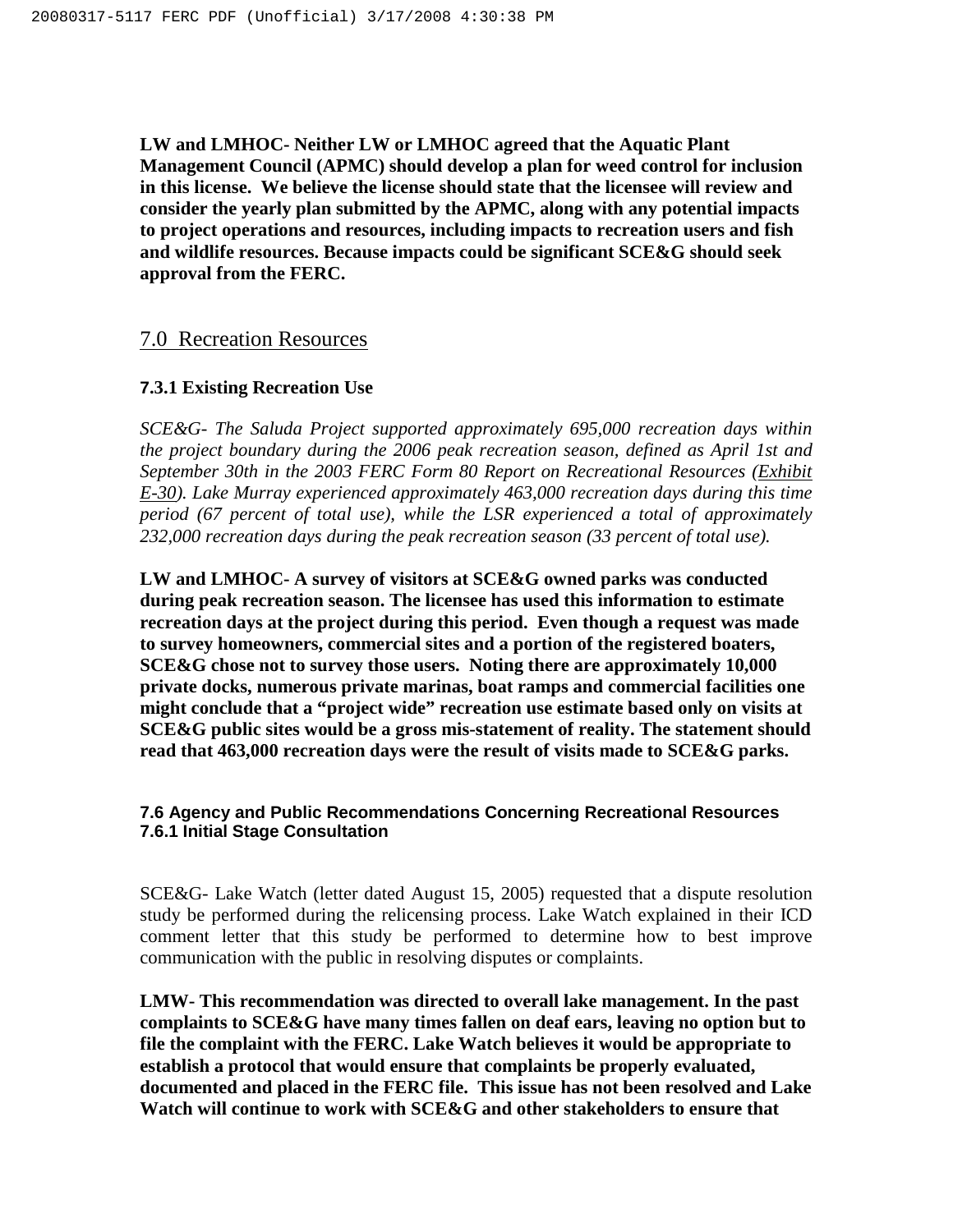**project issues are properly addressed at the local level. The licensee's response "**SCE&G uses a variety of communications tools to provide the public with timely information concerning lake and river issues." **misses the point.**

### **7.6.2 Second Stage Consultation**

The RCG also identified that the conservation of land for future recreation as an important issue. Therefore, in addition to the issues listed under the initial consultation, the RCG identifies that providing wildlife areas is an important recreational value. The Work Plan notes that a possible resolution to this is the conservation of large tracts of land within the PBL into easements.

**LW and LMHOC- Because of delays in addressing the issue of conserving project lands for recreational use, in October of 2007, an ad hoc recreation focus group was formed to begin discussions on the issue. The focus group reviewed a survey of lands within the Future Development classification conducted by the Land and Land Management TWC. The LLMTWC scored almost 350 tracts of land for natural resource and recreational values. The focus group analyzed tracts for passive and formal recreation site use. The group found that approximately 70 tracts had good to excellent values. The group also reviewed shorelines in the Forest and Game Management, Easement, and 75 ft. Buffer Zone classifications. The group developed a report with recommendations and submitted the document to both the Recreation Management TWC and the Lake and Land Management TWC. The report is attached to this filing.**

**The FERC requires that the licensee include in Exhibit E,**

**"**iv) A statement, including an analysis of costs and other constraints, of the applicant's ability to provide a buffer zone around all or any part of the impoundment, for the purpose of ensuring public access to project lands and waters and protecting the recreational and aesthetic values of the impoundment and its shoreline"

**The current shoreline plan allows the licensee to sell, after FERC approval, project lands down to 75' from the high water mark on shorelines in the Future Development classification. The Recreation Focus group's report indicated that the public is not likely to want to recreate on developed shorelines with small buffers noting that studies show that a minimum of 200' is needed to separate development from public recreation. (see attached report)**

In the Safety RCG, Lake Watch representatives sought a review of the shoal marker program on Lake Murray. They noted that low lake levels could possibly negate the usefulness of the buoys.

**LW - Lake Murray Watch reminded SCE&G that the FERC wanted a previous issue regarding unmarked hazards below 354' contour, to be addressed in this re-**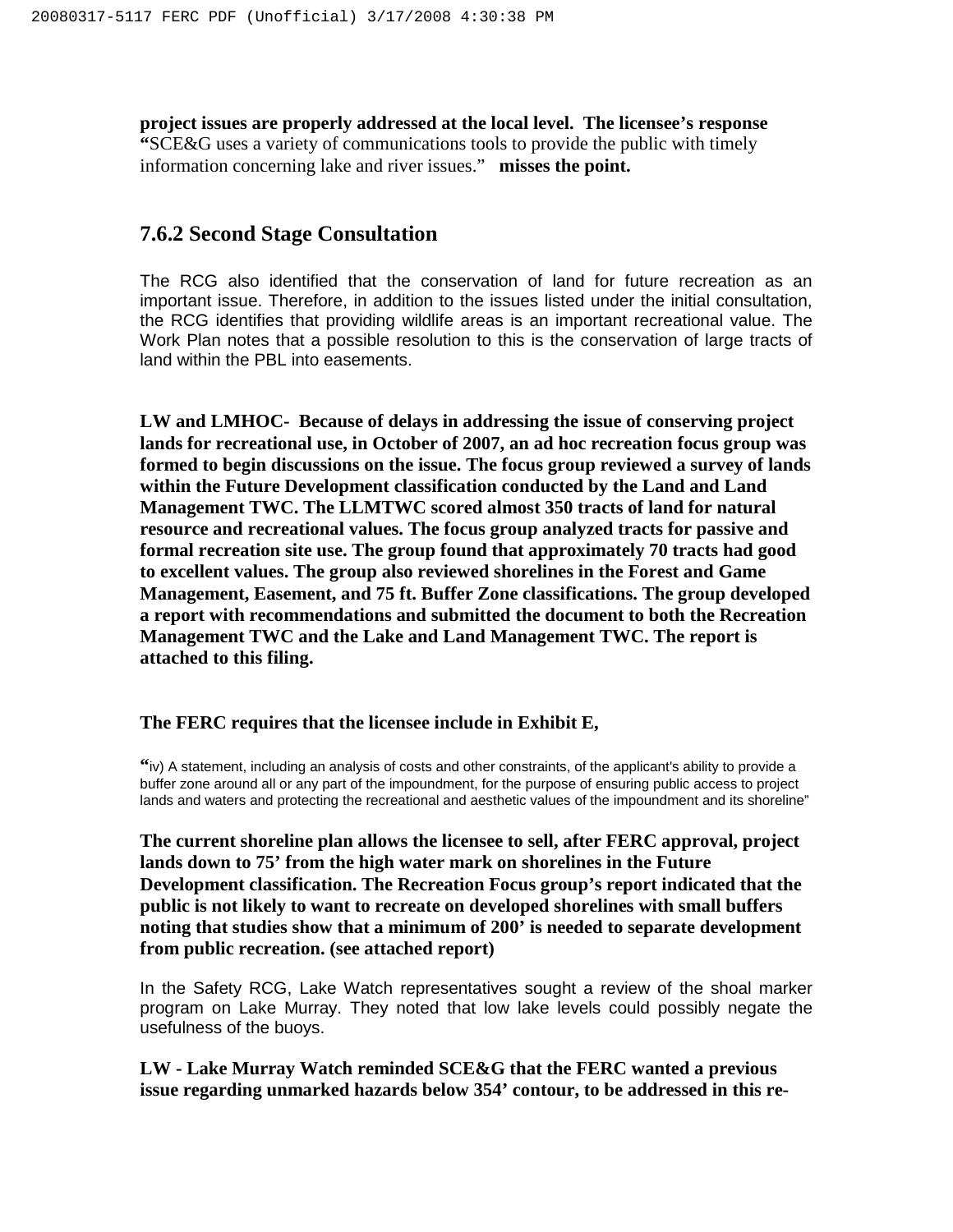**licensing process. Lake Watch provided the letter from the FERC and DNR. Lake Watch believes that operating at levels above the 354' msl eliminates most ummarked hazards, and operating at higher levels can eliminate the need for many of the existing hazard buoys. Lake Watch bases this on interviews with several lake fishing guides and from the personal experience of some of its members. This issue has not be resolved and we expect further discussions with SCE&G.**

#### **7.7 Recreation Needs Identified in Management Plans 7.7.1 South Carolina State Comprehensive Outdoor Recreation Plan (2002)**

While there are no recommendations specific to the Saluda Project, the SCORP does identify 11 state-wide management priorities for recreation development. Detailed recommendations within each of the 11 major issue categories are outlined in the SCORP.

**LW and LMHOC- We disagree with the statement above. SCORP is very specific in its recommendation as noted here. "**Hydropower Projects - The SCDNR, SCPRT, and others will continue to encourage utility companies to conserve open space on lakes and rivers associated with hydropower projects; " **Is SCE&G not a utility in SC that operates a hydro facility? Please note that this recommendation mirrors the recommendations by the Recreation Focus Group**

#### **7.8 Measures or Facilities Recommended by Agencies**

Comments on the Project ICD and relicensing resource group meetings identified issues and recommendations associated with existing and potential future recreational use of project lands and waters (also discussed in detail in Section 7.6.1). Among the recommendations made by agencies and stakeholders through the consultation process are the following:

**LW and LMHOC- SCE&G did not include recommendations by agencies' and NGO's to re-classify lands in the Future Development to the Recreation classification. (See Section 7.6.2) In addition there's no mention of recommendations to maintain lake levels higher to ensure "year round" vs. "part time" recreational use, safer boating, and enhancement of economic values.**

#### **8.2 Agency and Public Recommendations Concerning Land Use**

#### **8.2.1 Initial Stage Consultation**

The CCL/American Rivers, in a joint letter dated August 10, 2005, also requested that the land classifications be reviewed at the Project. It is noted in the above mentioned letter that this is to "ensure that an adequate balance of shoreline uses is achieved in the future".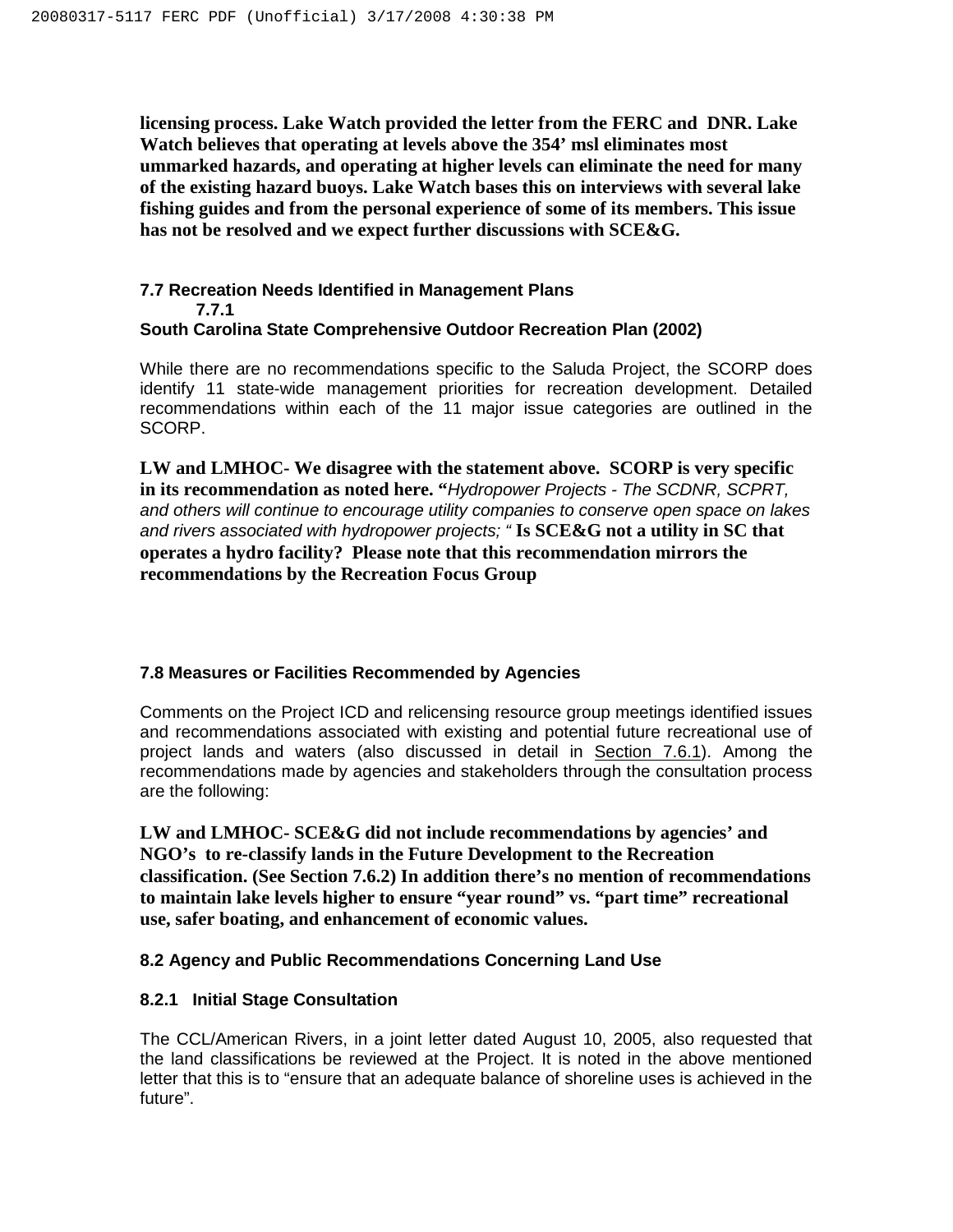SCE&G-"Project lands are currently a topic of discussion for the Lake and Land Management RCG and TWC. They have to date completed a Project lands rebalancing exercise in February and April of 2007. More discussions on the results of the rebalancing exercise are to ensue in the following months."

**LW and LMHOC- An survey of project lands in the Future Development classification was conducted by the LLM TWC . Approximately 350 tracts of undeveloped project lands were scored for nature resource, recreational, and economic values. The results of this survey indicated that almost 80 miles of shoreline in this classification scored high for public values. We believe this survey is one of the most important studies produced in the re-licensing process and should be included in the draft application.**

#### **8.4 Applicant's Policy Regarding Shoreline Development**

**SCE&G**-As described previously, after issuance in 1984 of the presently effective license, SCE&G began requiring that private property owners who bought land within the Project boundary maintain a 75-foot-wide vegetated setback located between the lake's high water mark (358.5-foot contour interval) and back property development. These setback lands are maintained as vegetated areas intended to protect and enhance the Project's scenic, recreational and environmental values in the area bordering the Lake Murray shoreline. Owners of adjoining lands are allowed to travel by foot to the lake through the setback, but are not permitted to encroach with improvements, place any water-oriented encroachments (docks, ramps, etc.), change the contour of the land, or post the property, without written consent from SCE&G.

**LW and LMHOC- SCE&G indicated that adjoining property owners are not permitted to encroach on project lands including installation of docks without written consent from the licensee. It should be noted that SCE&G requires back property owners to purchase project lands in order to obtain a permit to construct a dock. The policy is being challenged by several members of the LLM TWC. SCE&G claims it has the legal right to enforce this policy because it owns the land can stop any encroachments that are not specifically allowed in the license. The issue has not been resolved. Inquiries should be directed to Steve Bell , 803-730-8121 .**

**Respectfully yours,**

**Steve Bell Bertina Floyd**

**Lake Murray Watch Lake Murray Homeowners Coalition**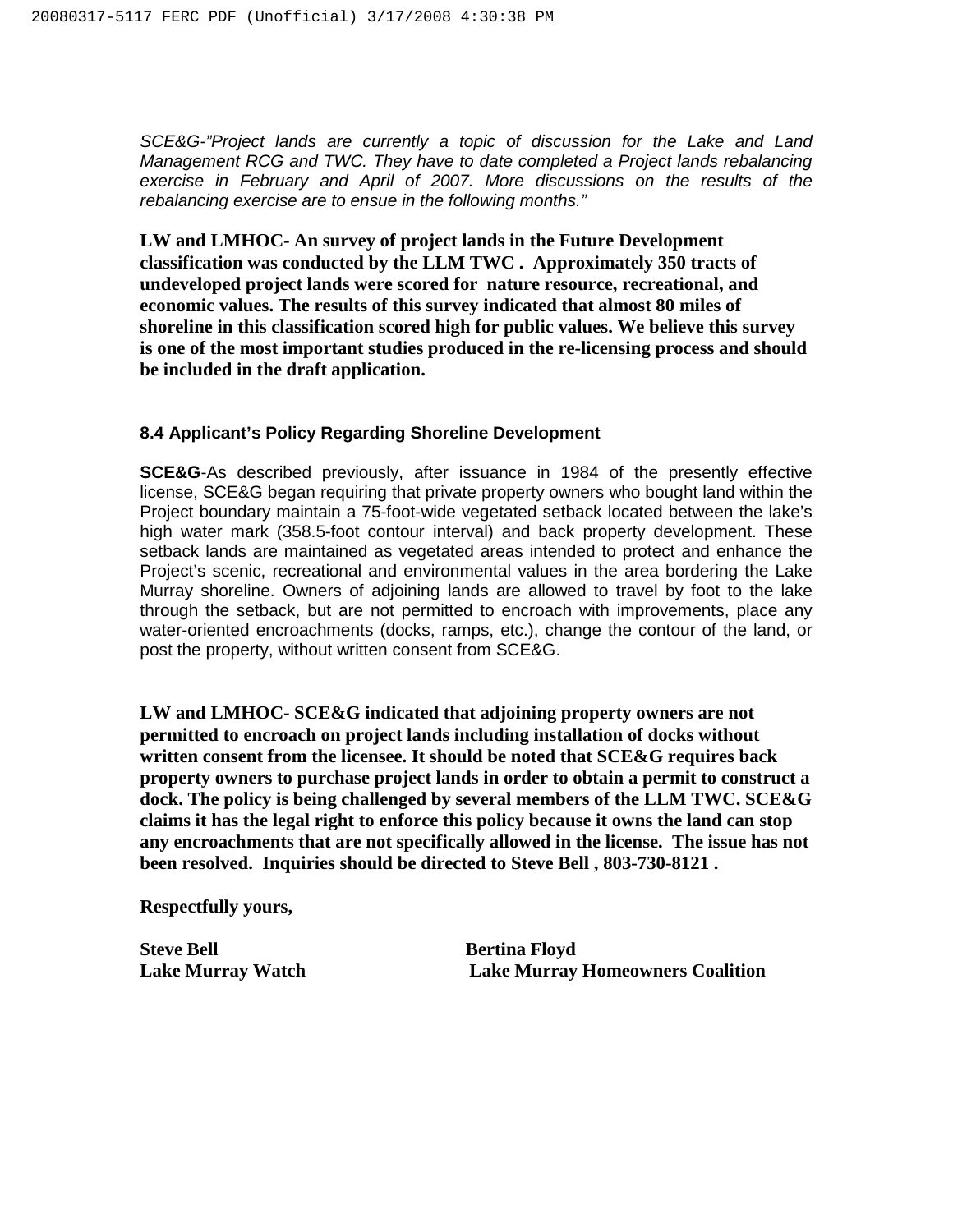## **Attachment A-**

# **An Assessment and Report on the Recreational Value of Undeveloped Project Lands at the Saluda River Project**

## **A- Introduction**

**In General:**

- 1) Lake Murray has almost 650 miles of shoreline and 48,000 acres of surface area at high pool.
- 2) Past & and current practices of selling and developing project lands have negatively impacted the public's use and enjoyment of the project's shoreline.
- 3) Concerns about the transfer of project lands to private ownership and development of project resources were raised in previous shoreline management reviews.
- 4) The Federal Energy Regulatory Commission's (FERC) 2003 approval of the Land Use and Shoreline Management Plan noted that re-balancing of shoreline classifications is needed and should be addressed in the ongoing comprehensive re-licensing process.

In order to properly address this issue, a focus group with recreation expertise was formed. The group met on October 10, 2007, to assess the recreational values of the project's shore lands in order to determine future needs during the next license period. Attendees:

- Jim Cumberland- Coastal Conservation League
- Gerrit Jöbsis- American Rivers
- Malcolm Leaphart- Naturalist- Trout Unlimited
- Mike Waddell- Trout Unlimited
- Suzanne Rhodes- SC Wildlife Federation
- Jenn Taraskiewicz- SC Wildlife Federation
- Guy Jones- River Runner
- Richard Mikell- Adventure Carolina
- Cynthia Flynn- League of Women Voters
- Steve Bell- Lake Murray Watch
- Attending in an advisory status:
	- Roger Hall, SCDHEC
	- Tony Bebber- SCPRT
	- Bill Marshall-SCDNR (Lower Saluda River Advisory Council).
- Not present at the meeting but supporting the proposal:
	- **JO** Dan Tufford- Columbia Audubon
	- **33** Bertina Floyd- Lake Murray Homeowners Coalition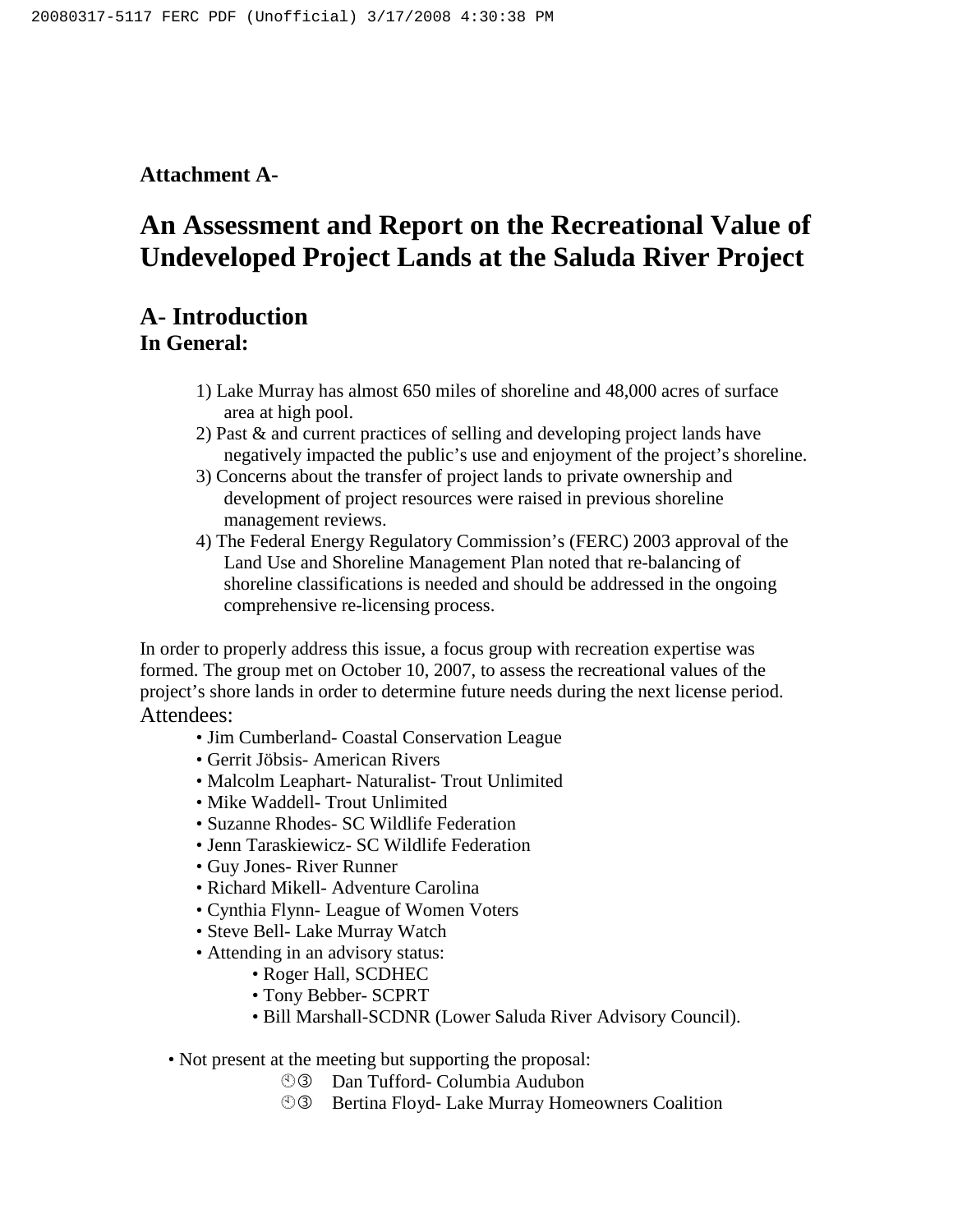#### **<sup>
O</sup>
3** Cary Chamblee- SC Chapter, Sierra Club

### The Focus - Undeveloped Shorelines

B - The group specifically reviewed undeveloped project lands on Lake Murray in these classifications:

- easement
- future development
- forest and game management.

The group also considered project lands on the lower Saluda River. The group did not look at existing formal recreation sites. An evaluation of those areas is ongoing in the Recreation Management Technical Working Committee.

## B- Information Used to Assess Lands

- Benefits of preserving natural shorelines for informal recreational opportunities.
- Elements that make up a good shoreline
- Examples of buffer zone widths for recreation
- FERC regulations related to project land use

• A break down of shoreline allocations and distribution of shoreline uses throughout and beyond the project's boundary

- Results of the State Comprehensive Recreation Plan
- Comparison of shoreline allocations at this project with nearby projects
- Description of the existing land use classifications
- Visuals of shorelines in each classification
- Results of the Land and Land Management Natural Resource sub-committee's survey of future development lands
- Economic value of preserving natural lands
- Comments to ICD and historical data in the FERC record
- Lower Saluda River Corridor Plan
- Lower Saluda Scenic River Corridor Plan Update

#### 1- The Need for Shoreline Protection

• Shoreline lands are those lands surrounding an impoundment upstream of a hydropower project, and lands along the affected river downstream of a project.

• Shoreline lands typically begin at the high water mark and extend outward a certain distance to protect the recreational, environmental, and scenic values of the reservoir or river.

• The interface between river and reservoir waters and the abutting terrestrial (riparian) land is ecologically sensitive.

• Fauna such as beavers, mink, raccoons, deer, waterfowl, bald eagles, osprey, loons, and reptiles and amphibians are highly dependent on this type of habitat.

• Human activity on shorelines can impact water quality, erosion, wetlands, fish and wildlife habitat, recreational opportunities, and scenic values on the shoreline.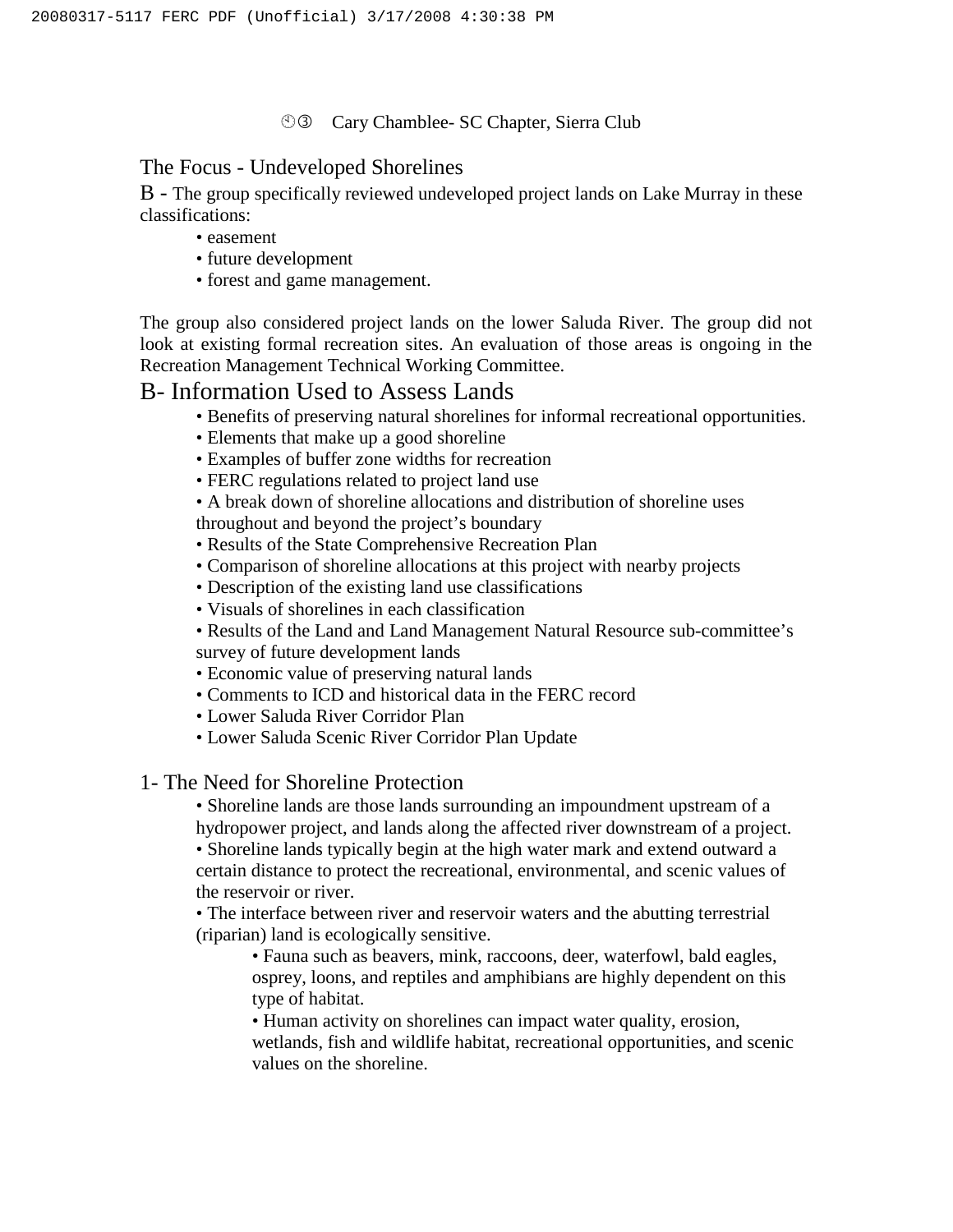• Residential and commercial development, dock and marina construction, and high impact recreational activities are well-documented stresses to lake and river resources.

• Studies show that the public wants natural areas conserved as places "to get away from it all" to enjoy hiking, walking, picnicking, bank fishing, swimming, and birding in an informal, natural setting rather that at formal facilities. See South Carolina Department of Recreation and Tourism, "2002 South Carolina State Comprehensive Outdoor Recreation Plan," at 102 (available at http://www.scprt.com/facts-figures/outdoorrecreationplan.aspx); Tennessee Valley Authority, 1999 Shoreline Management Initiative.

- 2- Qualities needed for informal recreation opportunities on shorelines
	- Public access by land and/or water
	- Diverse flora, fauna, and wildlife
	- Wide buffers- minimum 150' where possible
	- Topography (gentle slopes) which allows use of the shoreline
	- Large contiguous tracts for walking trails
- 3- Recommended buffer zone widths on shorelines

• US Forest Service – Recommends 200' for recreation based on criteria, setting and experiences

• Mandatory Shoreland Zoning Act, State of Maine – restricts development within 250 ft. of lakes and rivers

• Institute of Ecology, University of Georgia – based on review of scientific literature, recommends riparian buffers of 100 ft. to protect water quality and up to 300 ft. to provide optimal habitat for wildlife.

• Center for Environmental Policy, University of South Carolina – the Statewide Task Force on Riparian Forested Buffers recommends buffers of 100 ft to enhance water quality and 300 ft. for additional wildlife protection.

#### 4- Federal Laws and Regulations related to Shoreline Protection

• Lands for Recreation (18 CFR 2.7): The Commission expects the licensee to assume the following responsibilities: (a) To acquire in fee and to include within the project boundary enough land to assure optimum development of recreational resources afforded by the project.

• Environmental Report (18 CFR 4.51(f)(6)(iv)): Applicants must provide: "A statement including an analysis of cost and other constraints, of the applicant's ability to provide a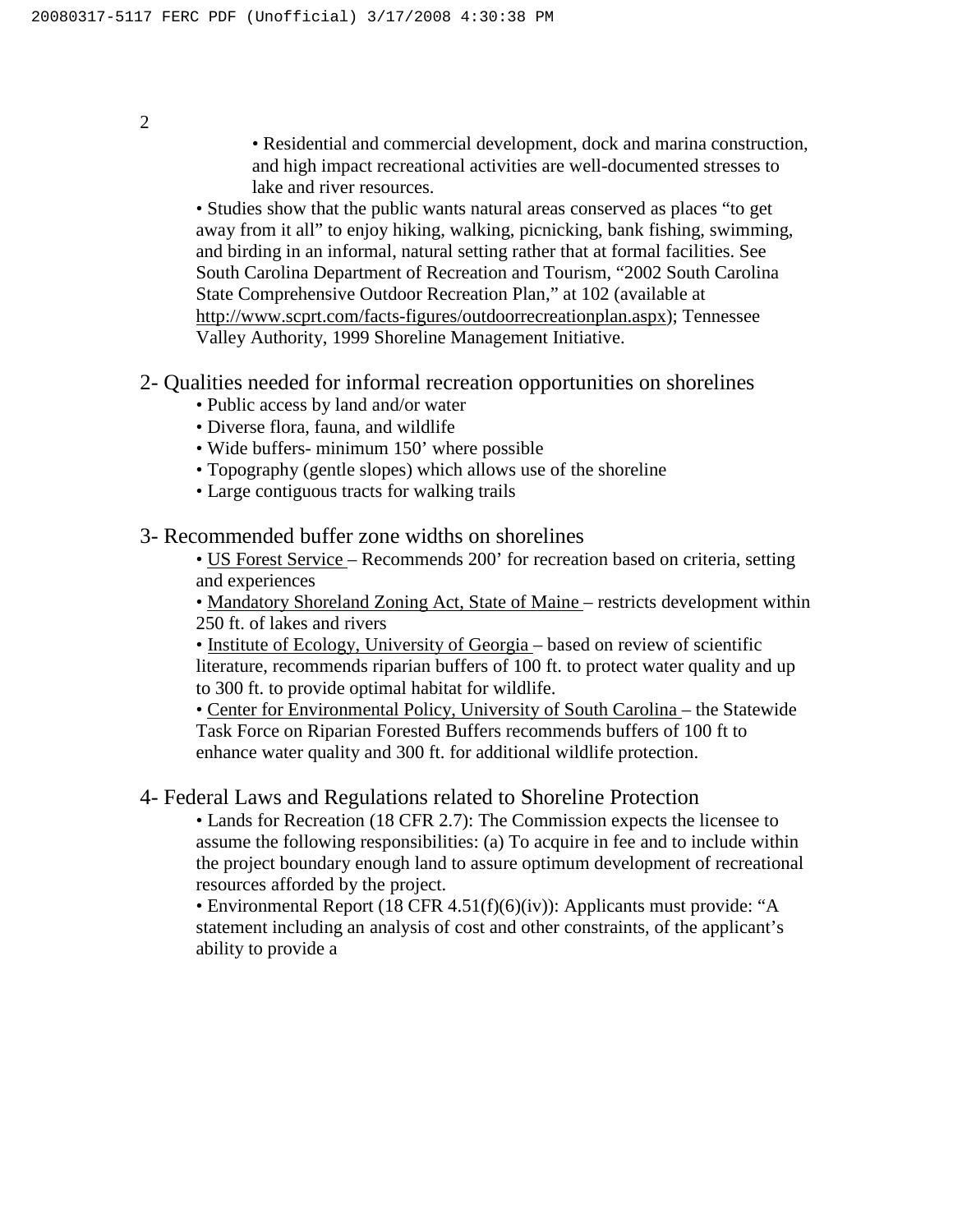buffer zone around all or any part of the impoundment, for the purpose of ensuring public access to project lands and waters, and protecting the recreational and aesthetic values of the impoundment and its shoreline"

• Standard Land Use Article Included in Licenses: In accordance to the provisions of this article, this licensee shall have the authority to grant permission for certain types of use and occupancy……and to convey certain interest in lands and waters only if the proposed use and occupancy is consistent with protecting and enhancing the scenic, recreational and other environmental values of the project. • General Policy and Interpretations (18 CFR 2.7): The Commission will evaluate the recreational resources of all projects ……and seek within its authority the ultimate development of these resources consistent with the needs of the area. And the Commission will not grant any authorization for a licensee to dispose of any interest in project lands unless a showing is made that such a disposal is not inconsistent with any approved recreation plan or in the absence of a plan, the lands do not have recreational value.

• Equal Consideration: Section 4(e) of the Federal Power Act requires FERC to give "equal consideration to the purposes of energy conservation, the protection, mitigation of damage to and enhancement of fish and wildlife ( including related spawning grounds and habitat), the protection of recreational opportunities, and the preservation of other aspects of environmental quality."

#### 5 - Breakdown of Shoreline Classifications

Total - 652 miles on Lake Murray

- Easement 385.19 miles 59%
- 75 ft. setback  $-27.3$  miles  $-4\%$
- Future Development 101.83 miles- 16%
- Project Operations 1.63 miles- 0%
- Public Recreation 32.14 miles 5%
- Commercial Recreation 5.81 miles 1%
- Forest and Game Management 98.23 miles 15%
- Conservation Areas .71 miles 0%

## Total – 22 miles on lower Saluda River

- SCE&G lands with Scenic River easement 5.4 mi. 25%
- Sold SCE&G lands with Scenic River easement 0.4 mi. 2%

• Other SCE&G lands (includes Riverbanks Zoo and Garden and upper river

- lands upstream of Saluda Shoals Park) 4.2 mi. 19%
- Other private lands 12 mi. 55%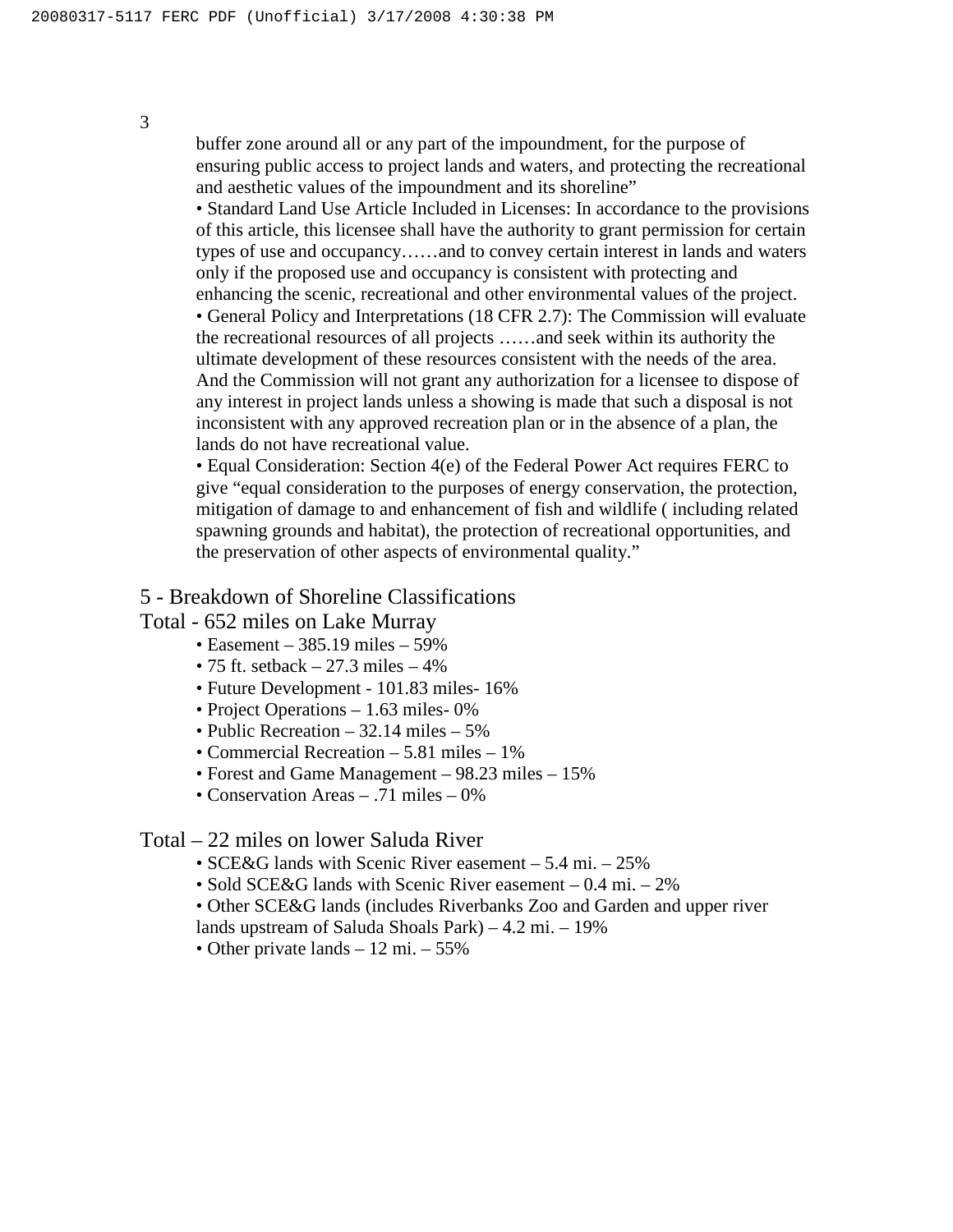6- South Carolina Comprehensive Outdoor Recreation Plan

FERC says the Recreation Plan for a hydroelectric project should be consistent with area needs and with state and federal Comprehensive Recreation Plans

• South Carolina's Statewide Comprehensive Outdoor Recreation Plan (SCORP) identifies the following as Priority Issue 1: Protect significant lands for natural and cultural resources allowing public recreational use.

• To address Issue 1, the SCORP recommends the following: SCDNR, SCPRT, and others will continue to encourage utility companies to conserve open space on lakes and rivers associated with hydropower projects.

|  | 7- Shoreline Allocations- Comparison with Other Lakes |  |  |
|--|-------------------------------------------------------|--|--|
|  |                                                       |  |  |

| Lake Murray   | Lake Lanier                                   | Lake Hartwell  | <b>TVA Lakes</b> |
|---------------|-----------------------------------------------|----------------|------------------|
| Recreation-5% | Recreation-21%                                | Recreation-24% | Protected-63%    |
| Protected-15% | Protected-32%                                 | Protected-26%  | Developed-37%    |
|               | Developed-80%   Developed-47%   Developed-50% |                |                  |
|               |                                               |                |                  |

## **C- Assessment of Recreational Values of Project lands on Lake Murray**

1- Qualities and activities considered for assessing recreational values –

Each shoreline classification was evaluated for its quality and suitability to support potential public recreational activities such as walking and hiking, watching wildlife, bank fishing, picnicking, and camping and enjoying natural scenery.

Recommendations are given to suggest actions that will protect and/or enhance the related recreational values and opportunities.

- "Getting away from it all"
- Walking and hiking
- Nature watching
- Bank fishing
- Picnicking
- Camping
- Sightseeing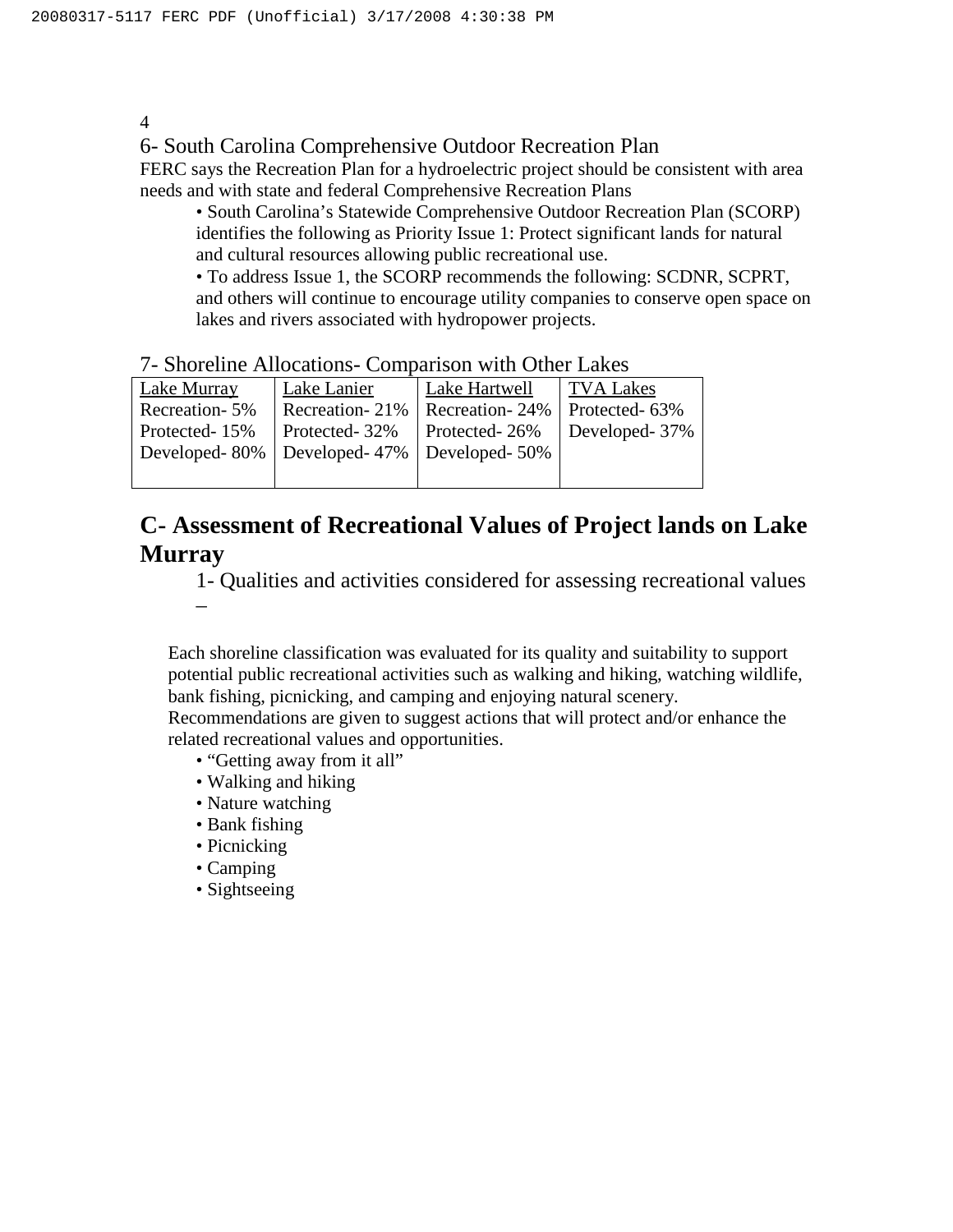#### 2- Easement- Developed

#### **Description:**

• Approximately 300 miles of shoreline; privately owned down to the 360' elevation (high water mark)

- Year round and vacation homes
- Docks spacing from 30' to 200 ft.
- Public access allowed up to the 360' elevation

#### **Quality of the recreational experience:**

• Scenic- the scenic quality of much of the developed shoreline is degraded by shoreline clearing, poor; limited amount of trees; impacts from docks, boats, and gazebos

• Terrestrial and Fauna- poor: Typically manicured lawns not conducive to wildlife

• Recreational access and opportunities- poor: limited to narrow strip, public/ private conflicts, limited privacy

#### **Recommendations to protect and improve recreational values:**

- Educate property owners on public's right to access
- Enact and enforce tighter restrictions on limited brushing. and better enforcement
- Educate homeowners on the value of shoreline vegetation and riparian habitat.

#### 3- Easement- Undeveloped

#### **Description:**

- Typically undeveloped forested shoreline privately owned down to the 360' high water mark
- Approximately 90 miles of shoreline is in this classification

#### **Qualities of recreational experience:**

- Scenic- Good due to natural shoreline
- Terrestrial and Fauna- Typically good; But future development and clearing would result in poor qualities
- Access Typically good but future development with private structures will block access along the shoreline
- Opportunities- Overall, poor due to being confined to a narrow strip.

#### **Recommendations needed to protect and enhance recreational values:**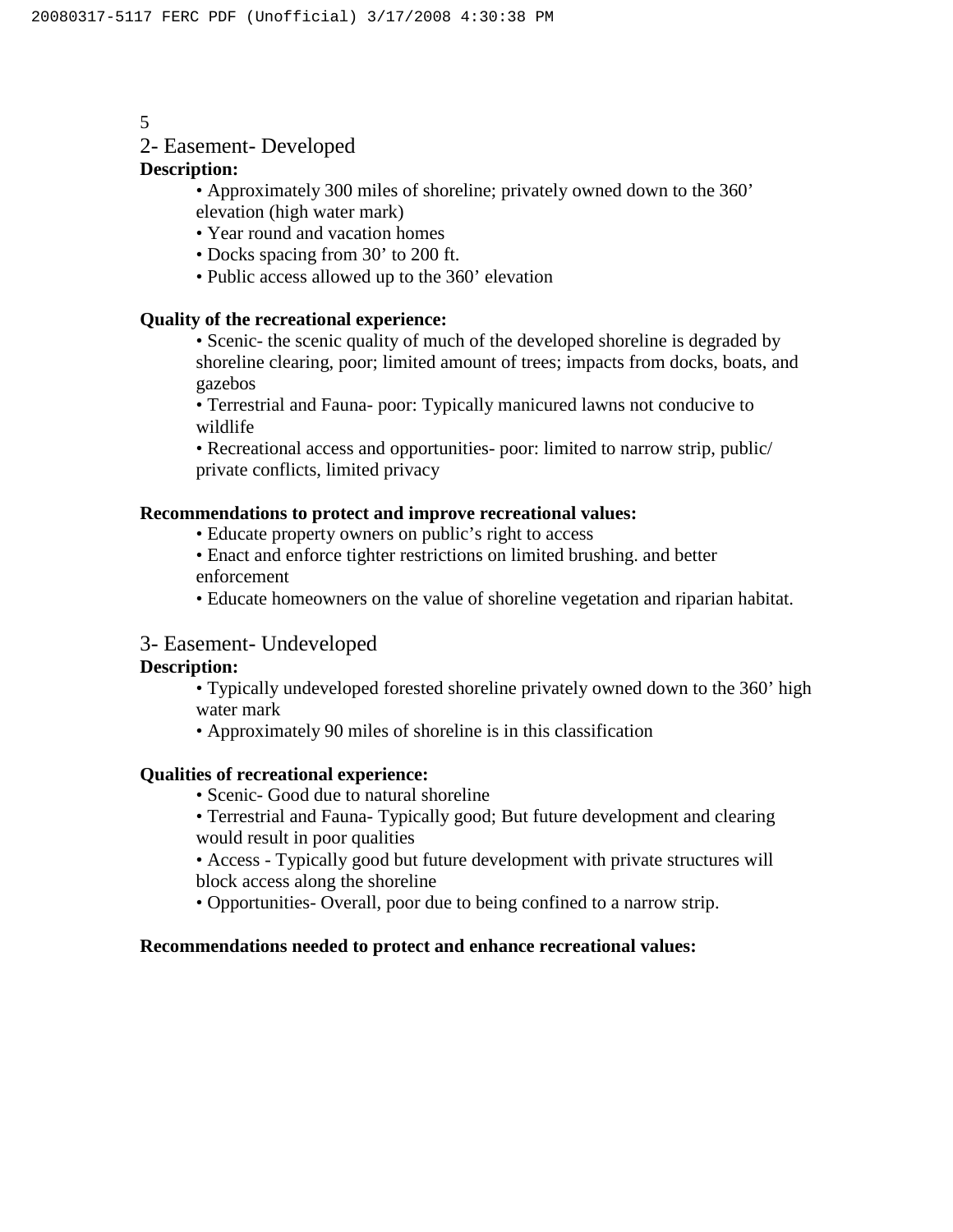• Eliminate individual docks. Go to multi-slip docks to lessen impacts from private structures and utilize common docks where multi-slip facilities are not feasible. i.e. not enough room

• A policy of no clearing below the 360' contour except for path to docking facility.

• Encourage buffer zones using permitting authority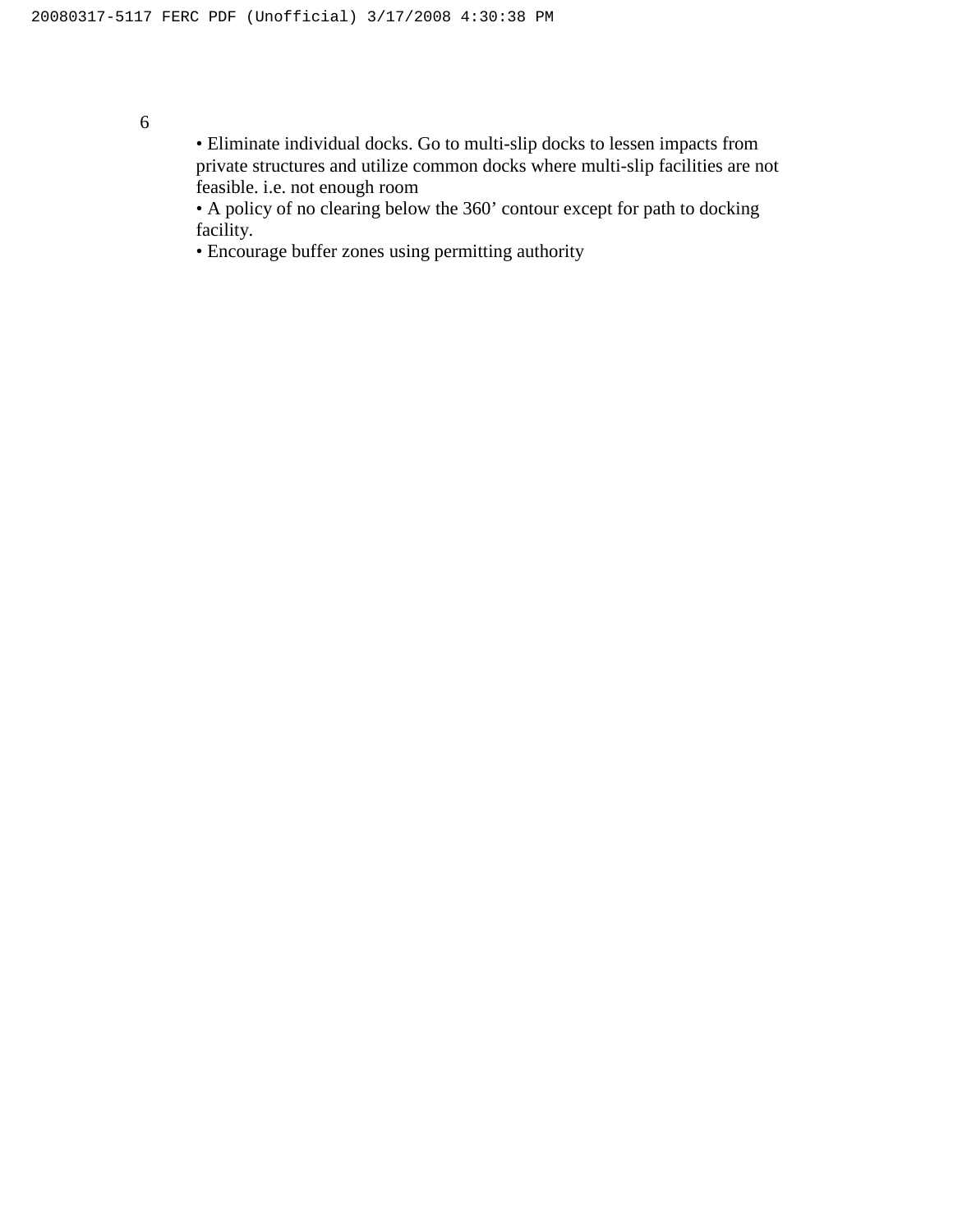#### 4- 75' Buffer

#### **Description:**

• Approximately 26 miles. Buffers on shorelines before 1989 were implemented as building set backs. Buffers after 1989 restricted clearing to trees less than 3". Requirements for buffers after 2001 restrict any clearing within 25' of the 360' contour.

• Dock spacing typically ranges from 70 ft. to 100 feet.

#### **Quality of the recreational experience**:

• Scenic- Typically poor for near shore activities due to private structures; Good from long distance

• Terrestrial and fauna- Typically poor but depends on quality of the buffer zone

• Access- Good from a boat only, but shoreline docking facilities and other structures give perception of "private" ownership and the potential for private/ public conflicts

• Opportunities- Poor- public perception of private ownership and potential for private/public conflicts

#### **Recommendations needed to protect and enhance recreational opportunities and scenic values:**

• To enhance scenic values, implement the vegetative restoration plan for all buffer areas that have been inappropriately cleared.

• Educate property owners on the public's right to access these areas.

## **5- Future Development**

#### **Description**

• Approximately 100 miles consisting of 350 parcels with a total of 2500 acres. Allows all uses; private development, recreation or forest and game management. Typically forested and extends upland on the average 150 ft.

• Existing use- Natural areas that provide wildlife habitat, informal recreation opportunities and scenic values.

• Future use- Project lands can be sold down to the 75' buffer of the 360' contour for private use and individual docks are allowed with a minimum 100 ft. spacing. Parcels in this classification could be re-classified to Forest and Game Management or Recreation.

#### **Quality of the recreational experience:**

Existing-Quality of these resources is high with natural settings allowing users to "get away from it all" utilize the project lands for hiking, bank fishing, picnicking, hunting, nature watching etc.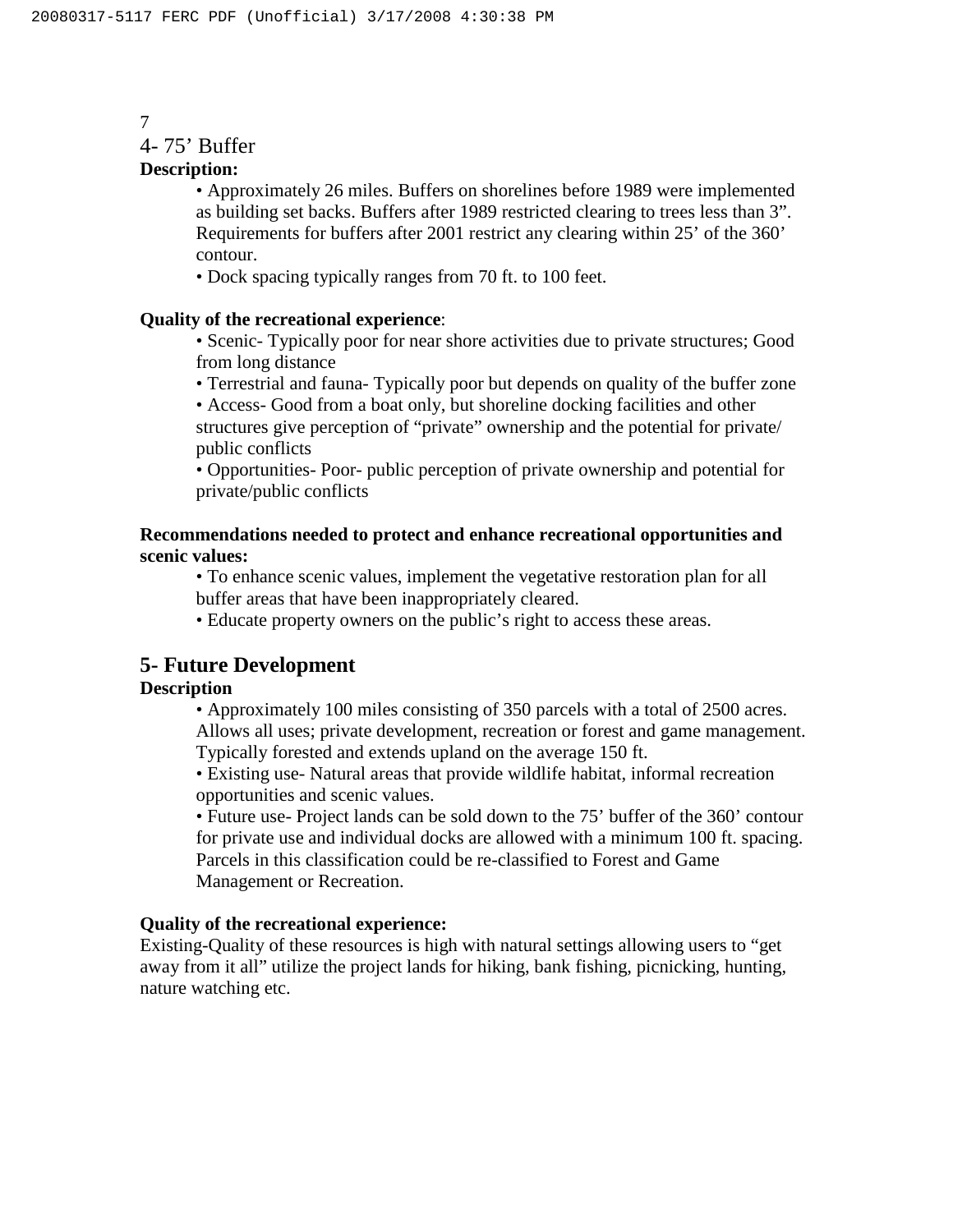Scenic values are high due to heavily forested areas and the absence of private structures. Forested areas support terrestrial and wildlife values.

Future-Private development would significantly impact recreational values, by reducing the upland forest and buffer areas, by impairing public use of the near shore waters.

**Recommendations to protect and enhance the recreational values and opportunities**: Re-classify to Public Recreation. Private access structures should be restricted to a single access point per parcel that was scored. On parcels adjacent to public roads, informal parking areas should be provided. These shore lands should be marked by either signage or color coded paint markings on trees indicating informal public recreation areas. No sale of project lands in these areas should be allowed. No clearing or under brushing.

#### **LLM TWC Survey of Future Development Lands**

• The LLM TWC Natural Resource Subcommittee reviewed over 350 tracts in this classification.

• Members assessed recreation values with an emphasis on low impact recreation such as hiking, birding, fishing, picnicking and scenic qualities.

• A tract with land and water access with good qualities received a ranking of 5.

• A tract with only water based access but with other good qualities received a ranking of 3.

- A tract with limited recreation opportunity received a ranking of 1.
- A tract with little or no opportunity for recreation was not ranked.
- Out of the 350 tracts:
	- 39 received a 5 ranking,
	- 63 received a 3 ranking
	- 46 received a 1 ranking,
	- 203 were not ranked

• Totaling the 5 and 3 rankings equates to approximately 60 miles of shoreline

# 6. Forest and Game Management

### **Description**

• Approximately 106 miles and 4200 acres of shoreline mostly located in riverine sections in the upper lake; typically wide and heavily forested; classification does not allow private docking facilities

#### **Quality of the recreation experience:**

• Quality is high due natural settings allowing users to "get away from it all typically provide excellent opportunities for hiking, bank fishing, picnicking, hunting, nature watching etc.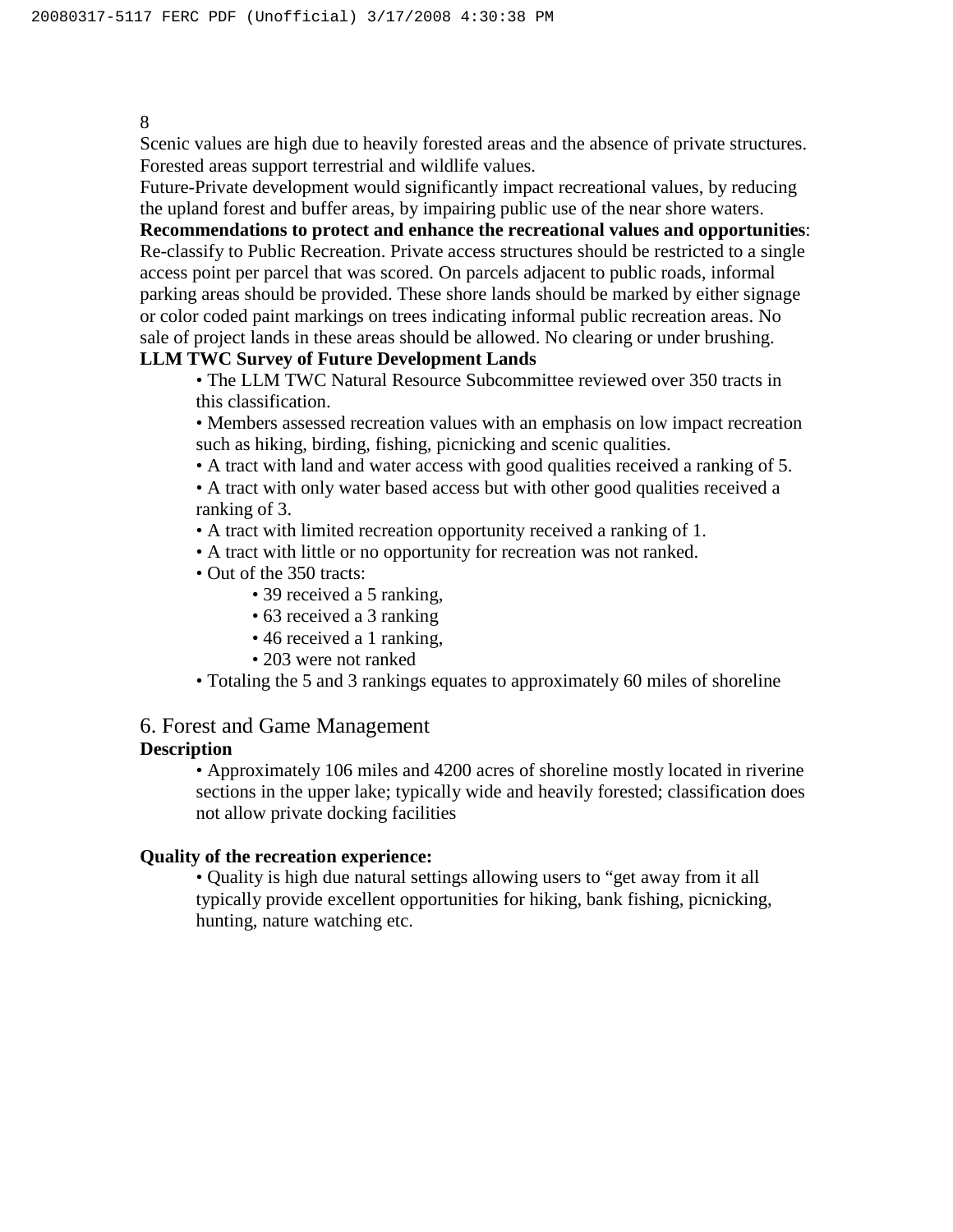• Scenic values are high due to the absence of private docks and the heavily forested shoreline which in many cases extends upland several hundred feet.

• These areas are mostly concentrated in the uppermost portion of the project and are not readily accessible from most access points or roads.

#### **Recommendations needed to protect and enhance recreational values**

• Maintain the high qualities of this resource by keeping these parcels in the current classification.

• On parcels adjacent to public roads, informal parking areas should be developed. These areas should be marked by either signage or color coded paint marking indicating informal public recreation areas.

• Limited private access should be considered on narrow tracts where back property owners offer proposals that better protect the shoreline and natural/recreational resources.

#### 7- Shorelands on the Lower Saluda River

#### **Description**

• Below Lake Murray to its confluence with the Broad River, the 11-mile Lower Saluda River has approximately 22 miles of shoreline. SCE&G has land holdings along approximately 9.6 miles of river shoreline where conditions are largely undeveloped and forested with a small percentage of area cleared or developed for power production at the dam and the crossing of power transmission lines downriver.

• SCE&G has donated a 100-foot-wide Scenic River conservation easement to the state along 5.4 miles to conserve the natural character of the Lower Saluda State Scenic River. Two public access facilities associated with these easement areas include Saluda Shoals Park and the Gardendale put-in.

• The larger sections of SCE&G-owned shorelines that are not under the Scenic River easement include approximately 2.5 miles upstream of Saluda Shoals Park and another 1.4 miles at Riverbanks Zoo and Garden, which is outside the Project Boundary.

#### **Quality of recreational experience**

• The quality of recreational experience is high as the natural qualities of the Lower Saluda River attract large numbers of outdoor recreationists from its surrounding metropolitan area who access the river through four existing parks and access sites to water-based recreation in the river, as well as bank fishing, walking, wildlife watching, rock-hopping and sunbathing on the shorelines. • The Lower Saluda River Corridor Plan and Plan Update envision the conservation and enhancement of public recreational experience with the establishment of additional parks and trails coupled with continued habitat protection on river-bordering lands.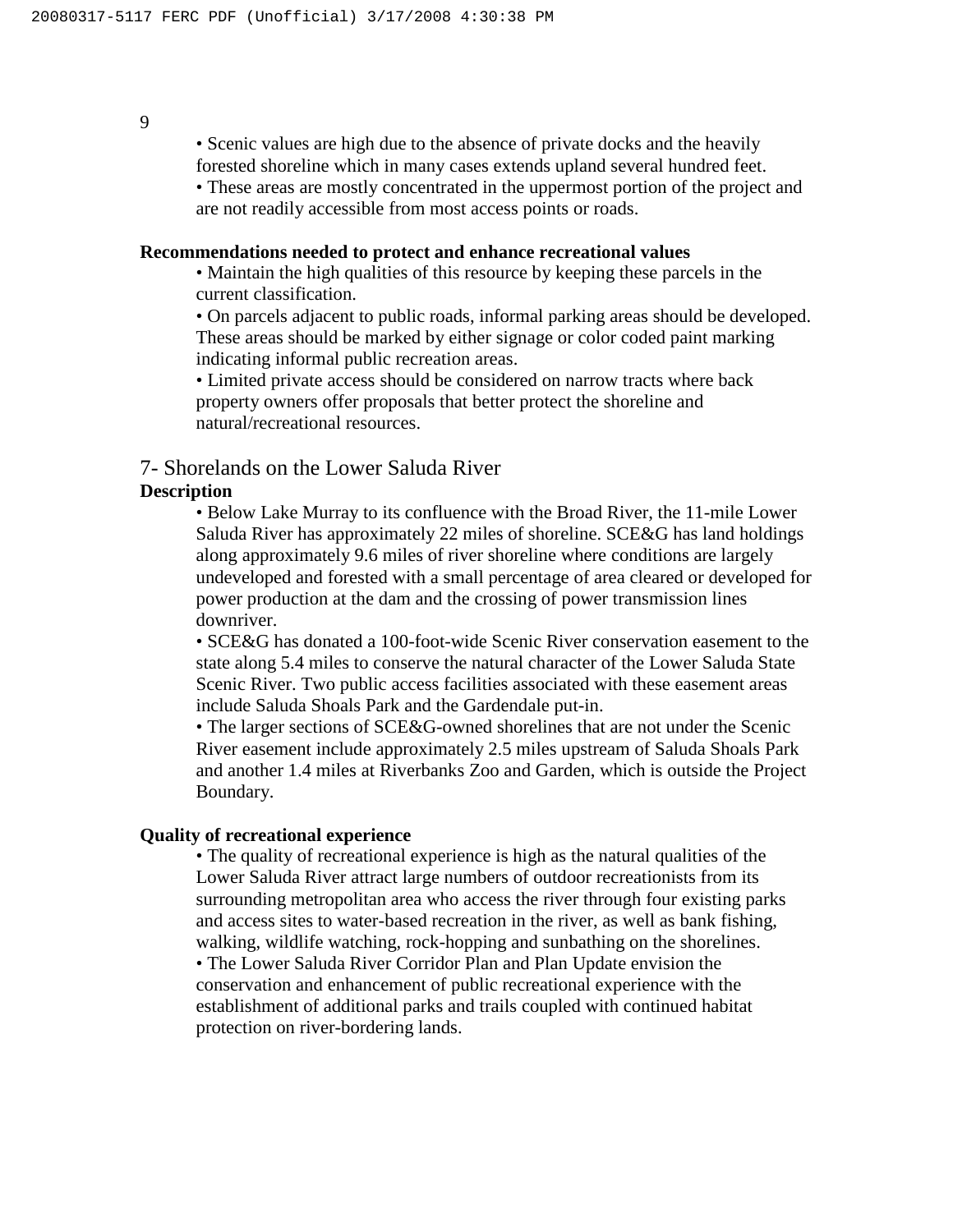#### **Recommendations**

• Designate all SCE&G lands along the river that are not required for power production as natural/recreational land; and establish recreational parks and trails and habitat protection consistent with the Lower Saluda River Corridor Plan and Plan Update.

#### D- General Discussion

1- Sale of Project Lands- Consistency with Federal Regulations SCE&G's current Land Use and Shoreline Plan appears to be inconsistent with FERC regulations that address recreation issues. For instance, FERC expects the licensee to acquire in fee and to include within the project boundary enough land to assure optimum development of recreational resources afforded by the project. The current land use plan allows the sale of project lands in areas that have good to excellent natural resource and recreational values. However, the current recreational plan does not address the recreational opportunities on undeveloped project lands. Instead, it focuses on formal access sites. Rather than optimizing the available recreational resources by designating these areas for public use, the current LUSMP allows the sale of these lands for private use.

2- Public Awareness of Recreational Opportunities on Project Lands

By law, the public is allowed reasonable access and use of project lands and waters for recreational activities. However, except for designated areas that are listed in the license's recreation plan, the public has no access to information regarding the location of project lands available for public use. There exist no signs or markings that would direct the public to these areas. The focus group concluded that it is likely that past use has been impacted by the public's lack of awareness of its right to use project lands and of the location of these areas. To remedy the situation, lands should be identified on maps and included in the recreation plan.

#### 3- 75' Buffer Zone

The current Land Use and Shoreline Management Plan attempts to meet multiple project needs by utilizing a 75 foot buffer zone as a common area, shared by homeowners, wildlife, and public users. In reality the buffer zone becomes the domain of the homeowner. In the past lake residents have expressed concerns and voiced opposition to public use of lands in front of their homes. Individual docks and watercraft imply that the land is private property. Without signage, the public is unaware of its right to use these areas. The focus group concluded that the public likely would not want to recreate in areas that appear to be private property.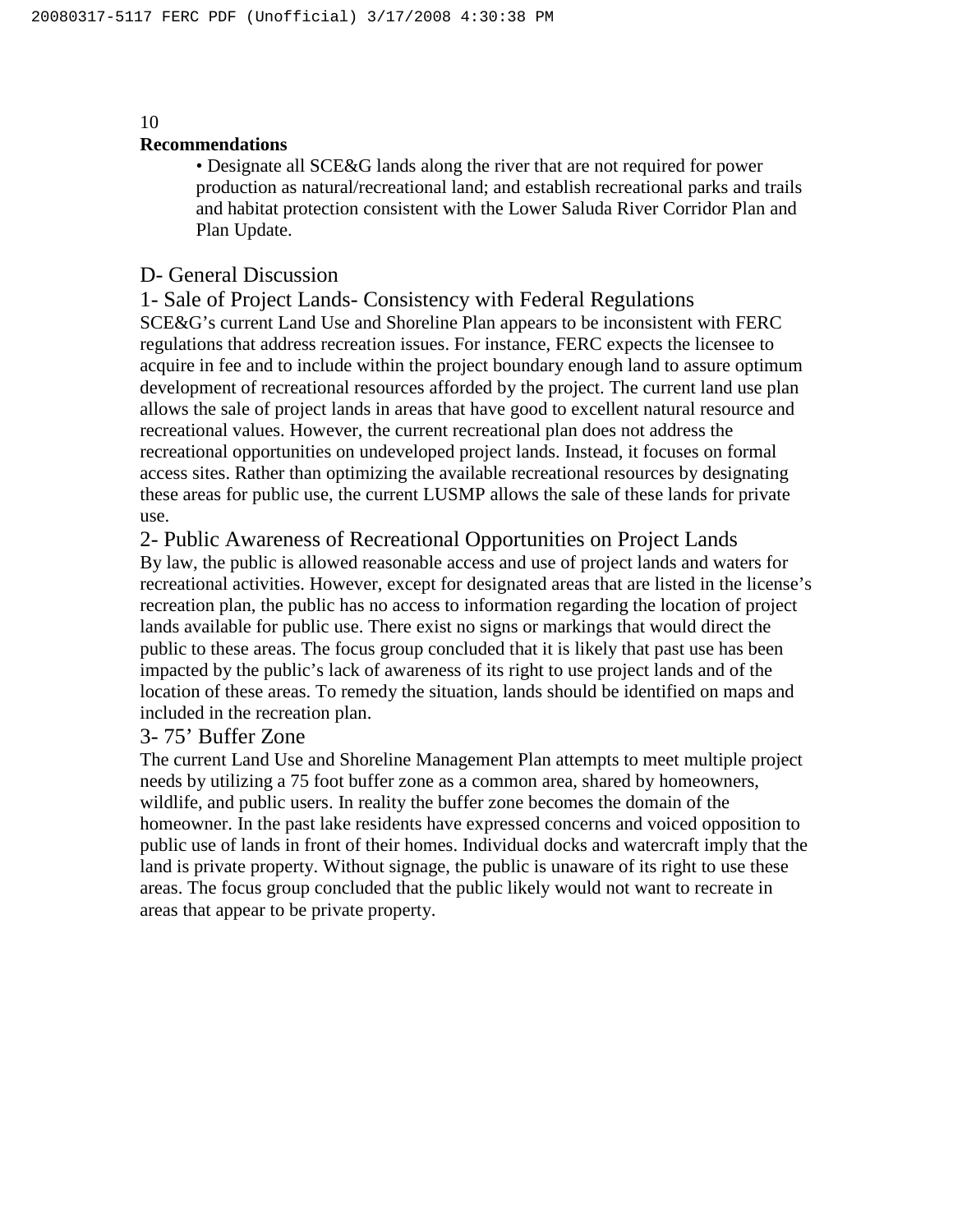4- The Need for Re-balancing

• Past intense development has significantly eroded public use and enjoyment of Lake Murray's shoreline and near-shore areas.

• Project lands that have natural resource and recreational values are being sold for private use.

• Over 425 miles of shoreline is in private development with another 80+ miles in a classification that allows development.

• Total build-out could reach 80% with over 15,000 private docks.

• Twenty years ago, fish and wildlife experts recommended that no more than 40% of the shoreline should be developed (1989 LUSMP 5 year review)

• Only 5% is designated for recreation.

• Only 15% is designated for wildlife protection.

• During the last shoreline review, the FERC recognized the need for re-balancing shore land uses and instructed SCE&G to address the issue during the upcoming comprehensive re-licensing process.

• The current plan attempts to merge competing interest needs, including natural resource protection, public recreation and private development within a 75 ft. buffer zone.

5- The bases for re-balancing are:

• To assure optimum development of recreational resources afforded by the project,

• To assure public use and enjoyment of project lands to the fullest and practical extent possible,

• To protect scenic values,

• To protect terrestrial and wildlife resources,

• To be consistent with recreation needs as stated in the SC Statewide

Comprehensive Outdoor Recreation Plan, and

• To accomplish these goals now in order to reduce future public /private conflicts.

There is a growing demand for public access to open spaces to enjoy the natural experience and to "get away from it all". The current recreation plan and the LUSMP do not adequately address these demands.

## E- Correcting the Imbalance

1. Easement – Developed

- Educate property owners on public's right to access
- Tighter restrictions on limited brushing and better enforcement

• Educate homeowners on the value of shoreline vegetation and natural habitat.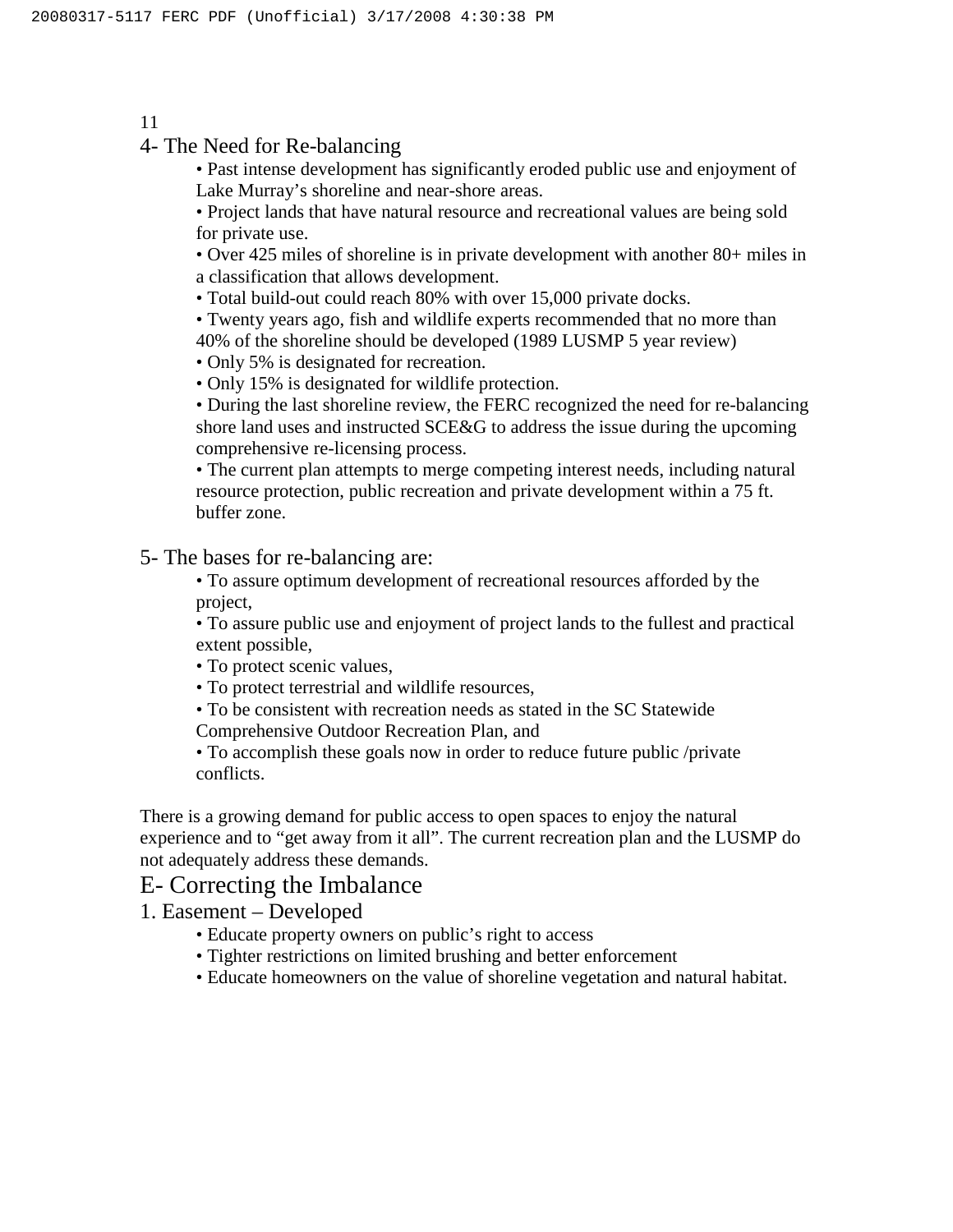2. Easement – Undeveloped

• Priority should be given to one multi-slip docking facility for a community over multiple individual docks. Prohibit individual docks except where multi-slip docks are not feasible (i.e., insufficient space). Utilize common/community docks in these areas.

• A policy of no clearing below the 360' contour except for path to docking facility.

• Encourage buffer zones by giving incentive to property owners.

3. Developed with 75 ft. Buffer

• To enhance scenic values, implement the vegetative restoration plan for all buffer areas that have been inappropriately cleared.

• Educate property owners on the public's right to access these areas.

#### 4. Future Development

• Tracts that scored 3 or higher should be reclassified as Recreation lands and included in the project's Recreation Plan. These areas should be developed into public recreation areas with emphasis on "passive" use in order to protect the areas' natural resource values and environmentally sensitive areas. A plan should be developed to establish nature trails, informal picnic areas, courtesy docks for water based access, small fishing piers and informal parking areas where project lands lie adjacent to public roads. The plan should be implemented over the life of the new license with initial emphasis on lands located between the dam and the Route 391 bridges. No sale of lands should be allowed in these areas.

• Tracts that scored 1 should be protected for their scenic and wildlife values by reclassification to Natural Areas.

• Private access should be considered at a single access point per parcel of land that was scored. Private facilities would be restricted to a courtesy dock and ramp or multi-slip facilities where back property owners offer proposals that would better protect the shoreline. For example, private development plan that uses low density/low impact techniques or allowing public use of a boat ramp and providing parking facilities.

• Large tracts or lands adjacent to large forest tracts should be given priority for potential future local/regional/state park sites.

• Priority also should be given to improved shoreline management at the project.

#### 5. Forest and Game Management

• Maintain the high qualities of these resources by keeping these parcels in the current classification allowing recreational use.

• On parcels adjacent to public roads, informal parking areas should be provided with paths leading to the shoreline. These areas should be identified on maps and marked by either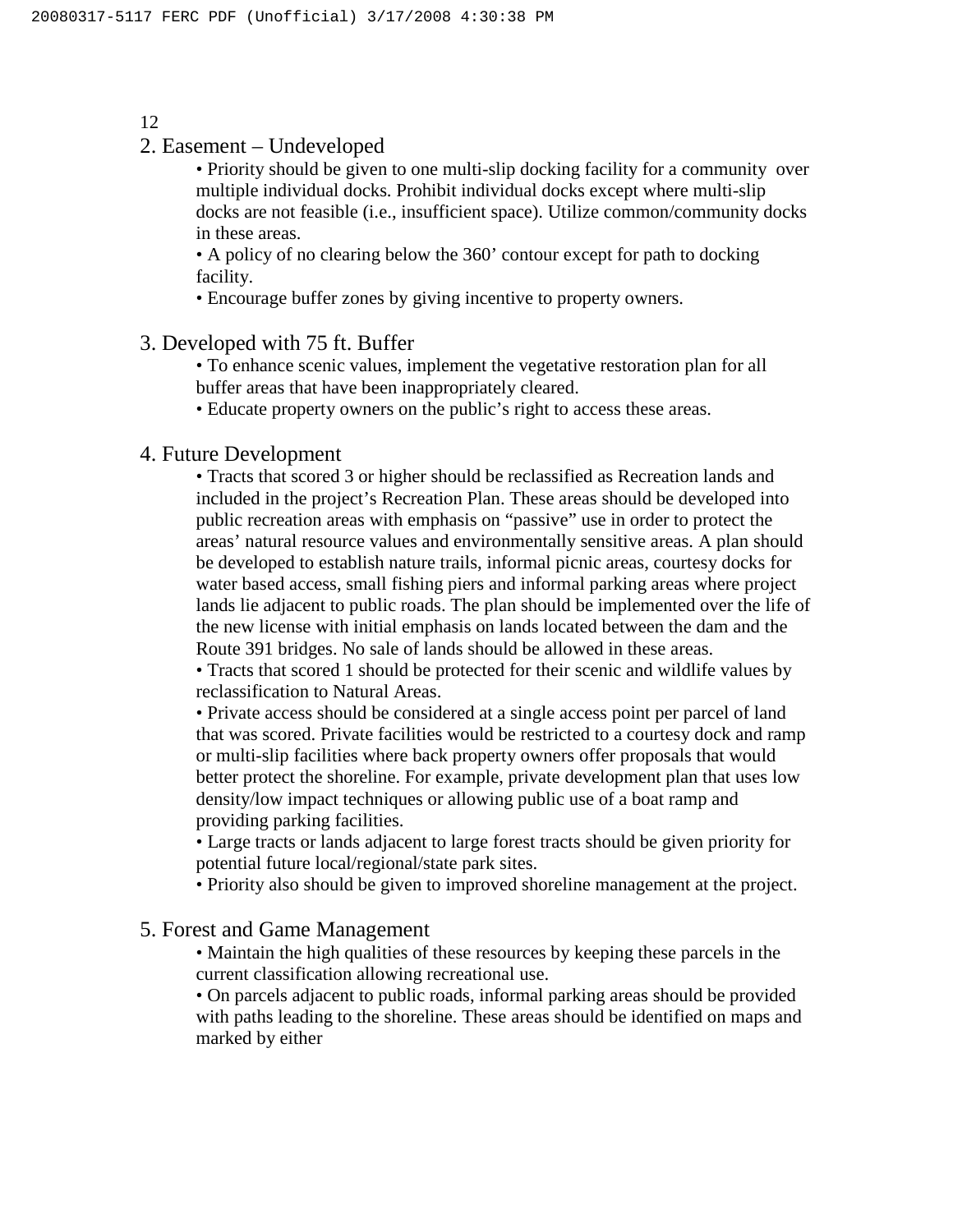signage or color coded paint on trees indicating informal public recreation areas. Private access should be considered on narrow tracts at a single point per parcel where back property owners offer proposals that better protect the shoreline and natural/recreational resources.

#### 6. Lower Saluda River Lands

• Designate all SCE&G lands along the river that are not required for power production as natural/recreational land; and develop a plan for implementation over the new license period to establish recreational parks and trails and habitat protection consistent with the Lower Saluda River Corridor Plan and Plan Update. Encourage other landowners to conserve riparian lands.

## F. Results

1. Existing breakdown of lake shoreline classifications (Total – 652 miles)

- Developed 80% (appx)
- Public Recreation 5%
- Protected 15%

2. Breakdown of lake shoreline classifications after re-balancing based on the above recommendation

- Developed 70% (appx.)
- Public Recreation 15%
- Protected 15%

#### Conclusion

• The proposal rebalances to assure optimum development of recreational resources at the project, ensures enhanced public access to project lands and waters while protecting the natural resource and aesthetic values of the project, and is consistent with the scenic, recreational, and other environmental values of the project.

• If implemented this re-balancing proposal will be cost effective noting these lands are within the project boundary and will not require the licensee to purchase lands to comply with these needs.

• The proposal also will reduce stress on existing and future formal sites.

• The proposal will have little impact on economic benefits because almost 130 miles of undeveloped shoreline will remain in a development status, 50% of the shoreline is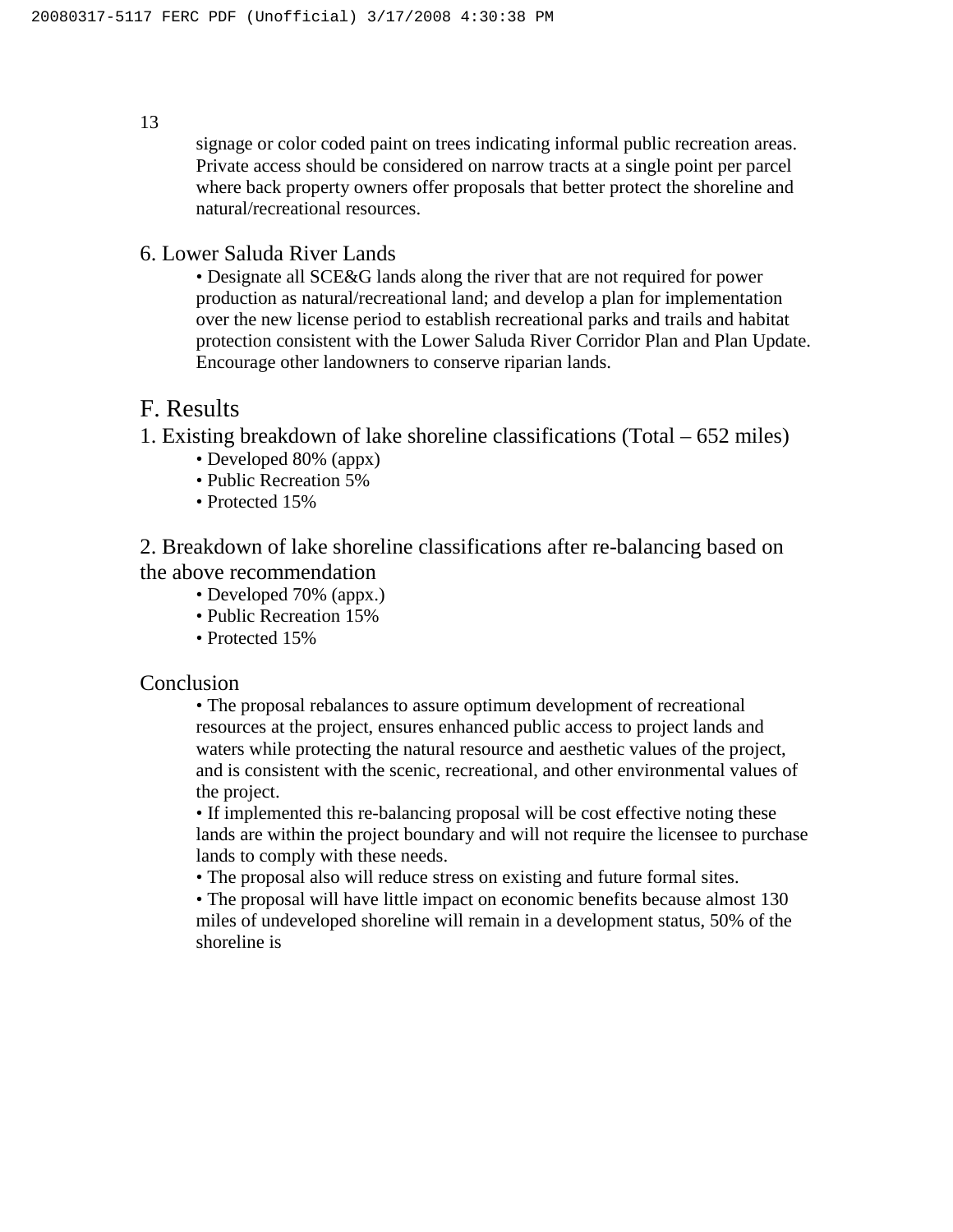already developed, and the limited private access proposed on recreation and forest and game management lands will allow additional development.

• The proposal will protect large contiguous tracts for future development as local, regional, or state park sites.

• The proposal will support eco-tourism along with its many economic benefits.

• If not implemented, the public will suffer an irretrievable loss of hundreds of acres of natural and recreational resources along approximately 60 miles of shoreline with a replacement cost to taxpayers in the millions of dollars.

• Implementing the Lower Saluda River Corridor Plan and Update will provide a better distribution of public access sites along the river, provide more safe refuge for people recreating in the often unstable water levels of the Saluda, and conserves significant natural and recreational values of the river for the next 30- 50 years.